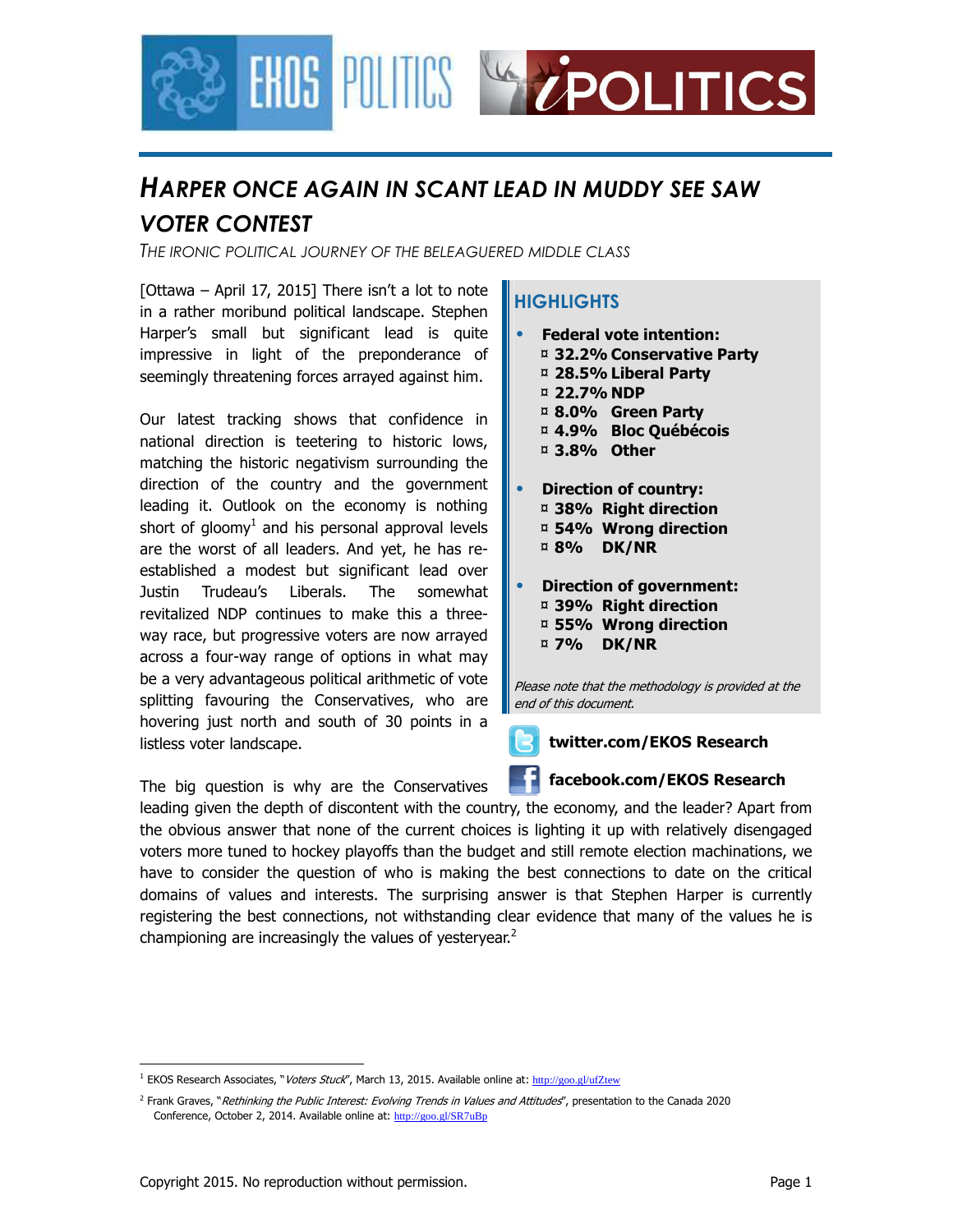

Moreover, it is difficult to explain how in a country where only one in five think they are better off since he gained his majority,<sup>3</sup> and when optimism on the future is registering the lowest levels in over a decade, that he can me seen as the best choice for one's "interests". And yet, he is.

How sustainable is this current higher position? It is difficult to say. As attention on issues and leadership inevitably rises in the coming months, the focus on security and terror will most likely fade and focus will once again return to a moribund economy which threatens to remains stagnant for another decade. Throw in a large dollop of the Duffy circus, and its potentially corrosive impacts on Stephen Harper, and one would have to question the sustainability of this position through to the fall.

It is, however, clear that Mr. Harper has managed to steer himself and his party upwards and back into a position comparable to that he held at the six months before his surprising majority in 2011. In fact, the Liberals and Conservatives are in almost identical positions and the NDP are seven points better than in late 2010. There are, however, deeper challenges confronting Mr. Harper this time.

*Q. All things considered, would you say the country is moving in the right direction* 

## **Direction of country**



<sup>&</sup>lt;u>.</u> <sup>3</sup> EKOS Research Associates, "*Liberals Have Slight Lead as Harper Losing Edge on Values*", March 20, 2015. Available online at: http://goo.gl/PjSUy9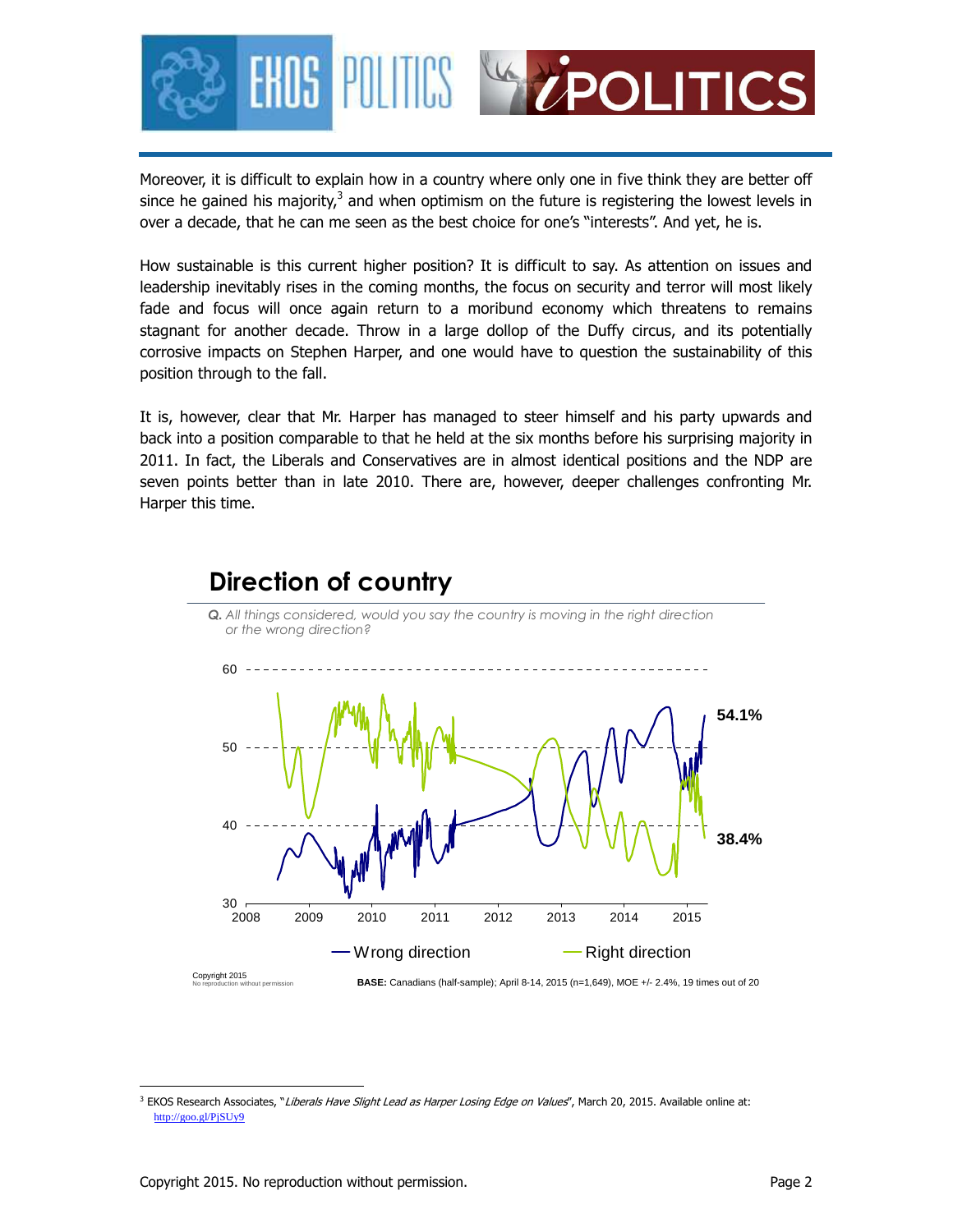



# **Federal vote intention**

*Q. If a federal election were held tomorrow, which party would you vote for?*

| 28.5                                                 | 32.2                                                                                   | 22.7                                                                                 | 8.0<br>4.9 3.8 |
|------------------------------------------------------|----------------------------------------------------------------------------------------|--------------------------------------------------------------------------------------|----------------|
|                                                      |                                                                                        |                                                                                      |                |
| <b>2011 Election Results</b>                         |                                                                                        |                                                                                      |                |
| 18.9                                                 | 39.6                                                                                   | 30.6                                                                                 | 3.9 6.0 .9     |
|                                                      |                                                                                        |                                                                                      |                |
|                                                      | $\blacksquare$ Conservative                                                            | green                                                                                | ■ Other        |
|                                                      | Note: The data on federal vote intention are based on decided and leaning voters only. |                                                                                      |                |
| Copyright 2015<br>No reproduction without permission |                                                                                        | <b>BASE:</b> Canadians; April 8-14, 2015 (n=3,399), MOE +/- 1.7%, 19 times out of 20 |                |
|                                                      |                                                                                        |                                                                                      |                |
|                                                      | <b>Tracking federal vote intention</b>                                                 |                                                                                      |                |
|                                                      | Q. If a federal election were held tomorrow, which party would you vote for?           |                                                                                      |                |
|                                                      |                                                                                        |                                                                                      |                |



Copyright 2015 No reproduction without permission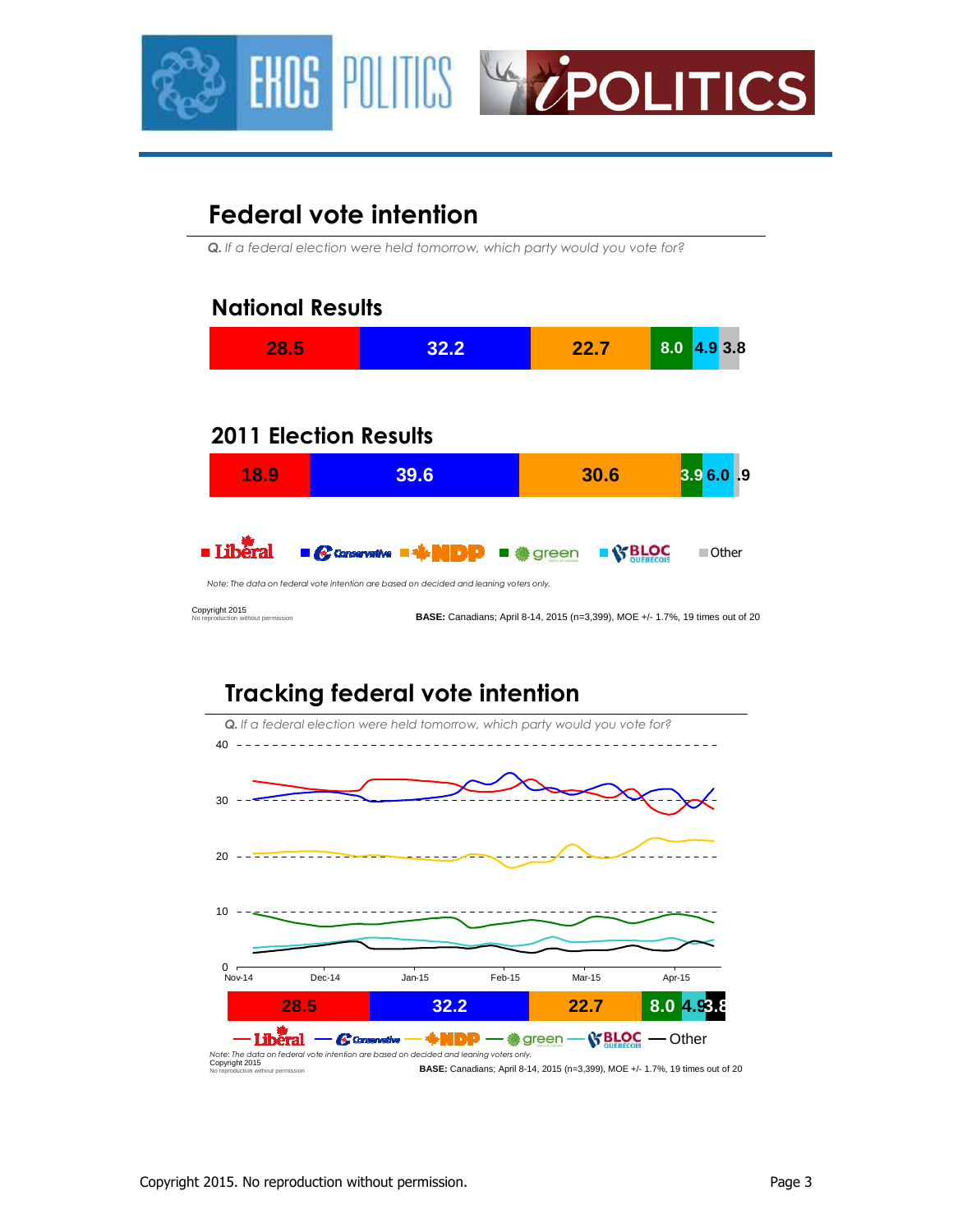



#### **Demographic patterns**

Due to the small sample sizes in the various regions and demographic groups, results tend to fluctuate from week to week. However, the overall patterns have changed little over the past month. The Liberals continue to dominate Atlantic Canada, while Quebec remains a tight, fourway race. The NDP have been squeezed out of the Ontario race, where the Liberals and Conservatives have been see-sawing back and forth for some time. The Conservatives remain largely unchallenged in the Prairies, except for Manitoba where the Liberals appear to be a very real force. Finally, British Columbia remains a highly fluid race between the Conservatives, Liberals, NDP, and Greens and it would be unwise to make any predictions about where the province is headed at this time.

The Conservatives have a very strong lead with men, but can not seem to make any headway with women. Indeed, if voting were limited to women, Mr. Harper would lose decisively to the Liberals. The Conservatives continue to enjoy a huge lead with seniors. The ultimate choices of older Canada will ultimately be critical to the outcome of the fall election. New Canadians are moving unpredictably back and forth between the Liberals and Conservatives. Very little appears settled in terms of demographics or regional patterns at this time.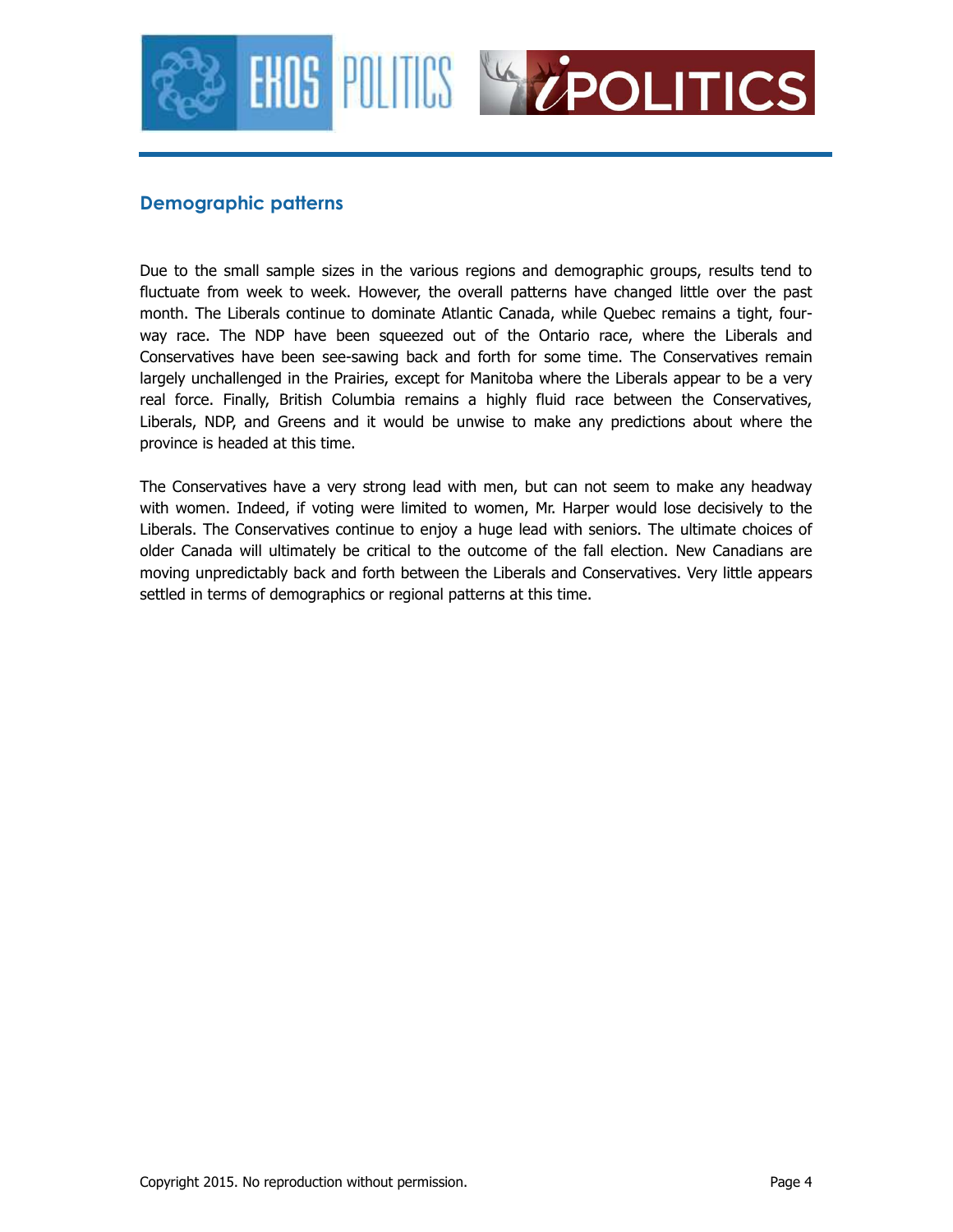

# **Vote intention by key demographics**

*Q. If a federal election were held tomorrow, which party would you vote for?*





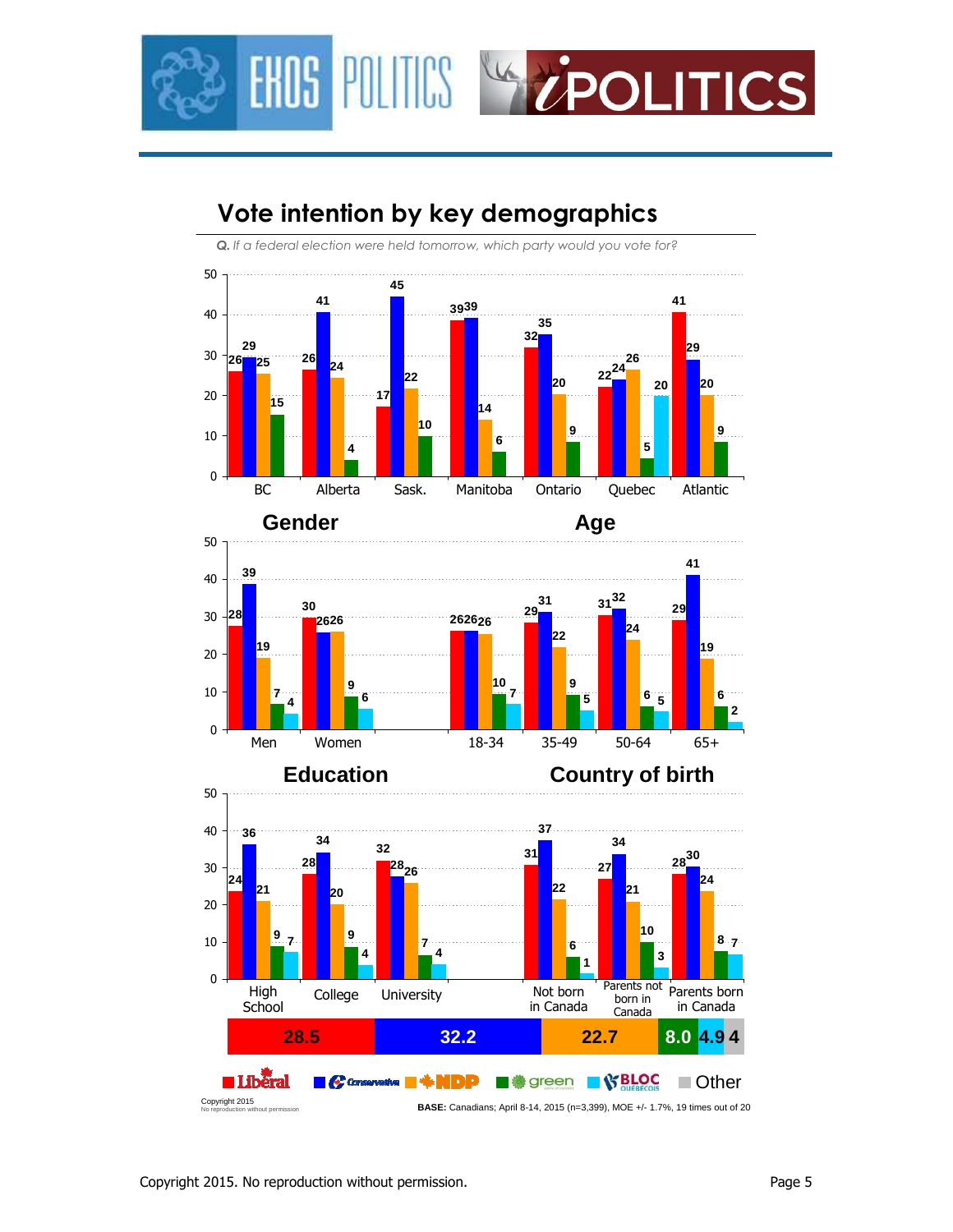

### **Is Harper lead grounded in rising approval and declining approval for his opponents?**

There has recently been speculation that Stephen Harper's strengthened position is based on rising personal numbers and declining scores for opponents, particularly Justin Trudeau who it has been claimed is "plummeting". In our regular tracking, we find no evidence to support this explanation for Mr. Harper's modest lead this week. Thomas Mulcair has the best approval ratings and remains in third. Elizabeth May has similarly excellent ratings, but is not in the national race. While Mr. Trudeau's numbers dropped to a polarized position toward the end of 2014, they have been stable for 2015. Stephen Harper, on the other hand, ranks last among the four leaders tested and a clear majority of Canadians disapprove of the way he is handling his job. Meanwhile, contrary to what some have speculated, there is no evidence that Justin Trudeau is in decline. He has been polarized – which roughly equal proportions of Canadians approving and disapproving of his performance – for some time. In short, the connection between approval ratings and vote intention is weak and confused and the trajectory of tracking on approval does not support the conclusion that anyone is plummeting.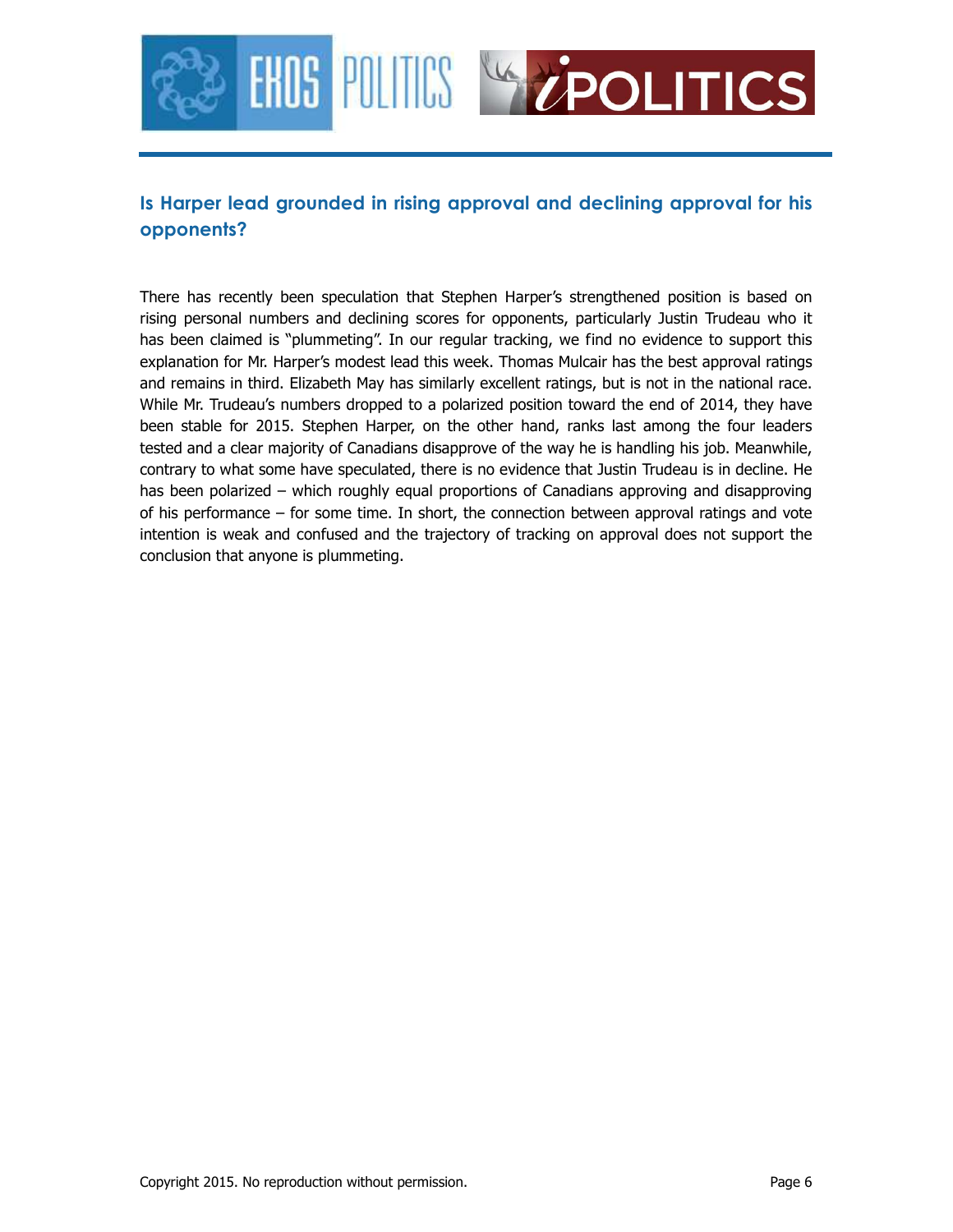



# **Job approval ratings**

*Q. Do you approve or disapprove of the way the following individuals are handling their jobs?*



# **Approval rating – Stephen Harper**

*Q. Do you approve or disapprove of the way Stephen Harper, Prime Minister of Canada and leader of the Conservative Party of Canada, is handling his job?*



Copyright 2015 No reproduction without permission **BASE:** Canadians (half-sample); April 8-14, 2015 (n=1,733), MOE +/- 2.4%, 19 times out of 20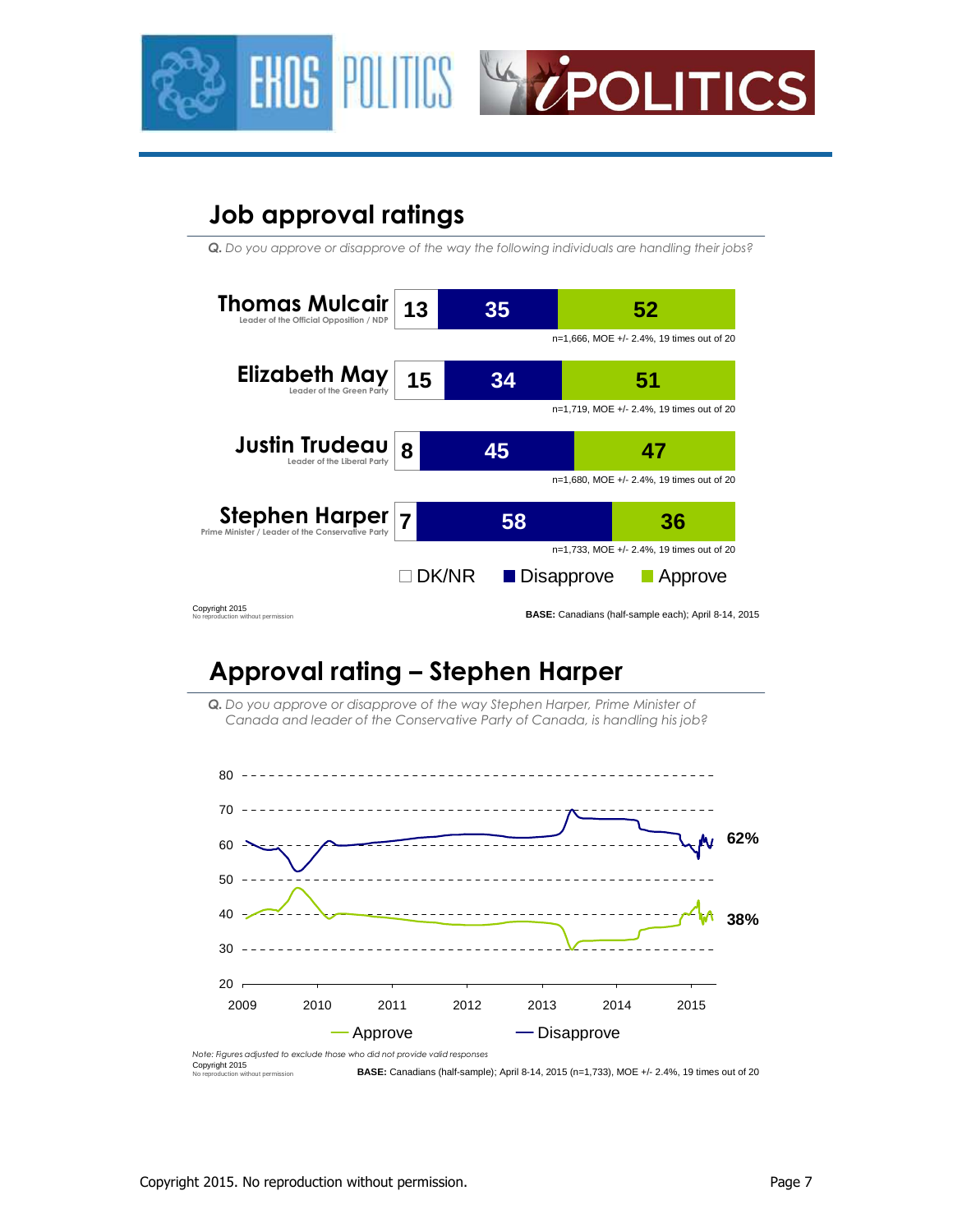



## **Approval rating – Justin Trudeau**



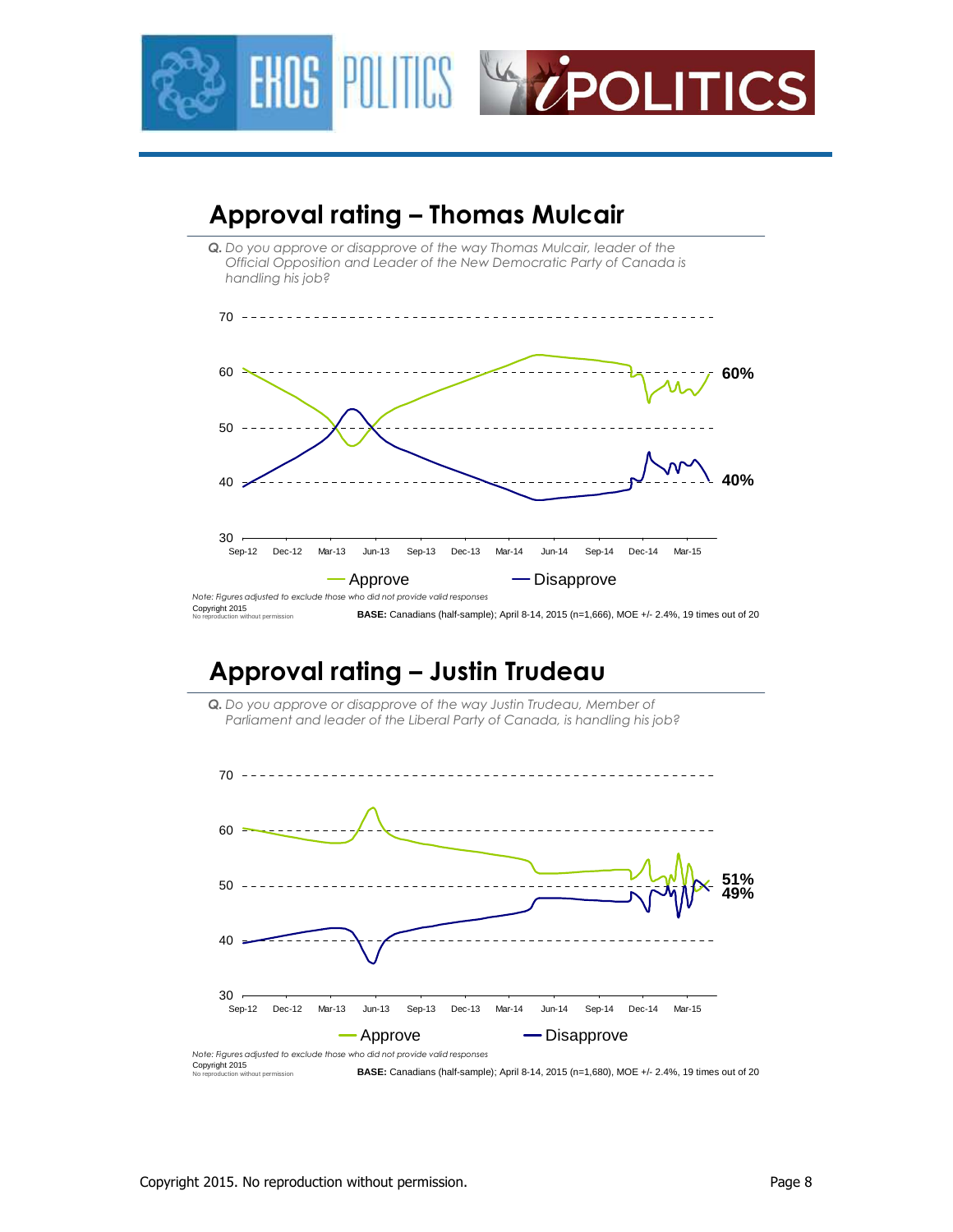



### **The values and interests thing**

If approval isn't the key to why the Conservatives are doing well, what are the keys? We can dismiss the idea that it is reward for national direction or economic stewardship as the evidence here clearly flies in the face of those hypotheses. We may be on more solid ground for understanding the relative positions if we turn to values. The case for a values advantage is less clear than in the equally important realm of who best reflects Canadians' interests. Here, Harper enjoys a larger advantage which we believe is rooted in greater volume, clarity, and consistency in his economic messaging.

Mr. Harper retains an edge in terms of who Canadians believe best reflects their values, but this advantage has diminished in recent weeks (this is an important finding because of how values are strongly connected to emotional engagement and party choice). Similarly, Mr. Harper is seen as best able to represent the interests of Canadians, while progressive party supporters oscillate between the Liberals and the NDP. These findings are most likely linked to the fact that progressive parties have been unable to wrestle away the podium from Mr. Harper, who has dominated the airwaves with strategic messaging about the budget and other issues around values. Indeed, everyone is hearing about Mr. Harper and his government, while other parties are struggling just to get noticed.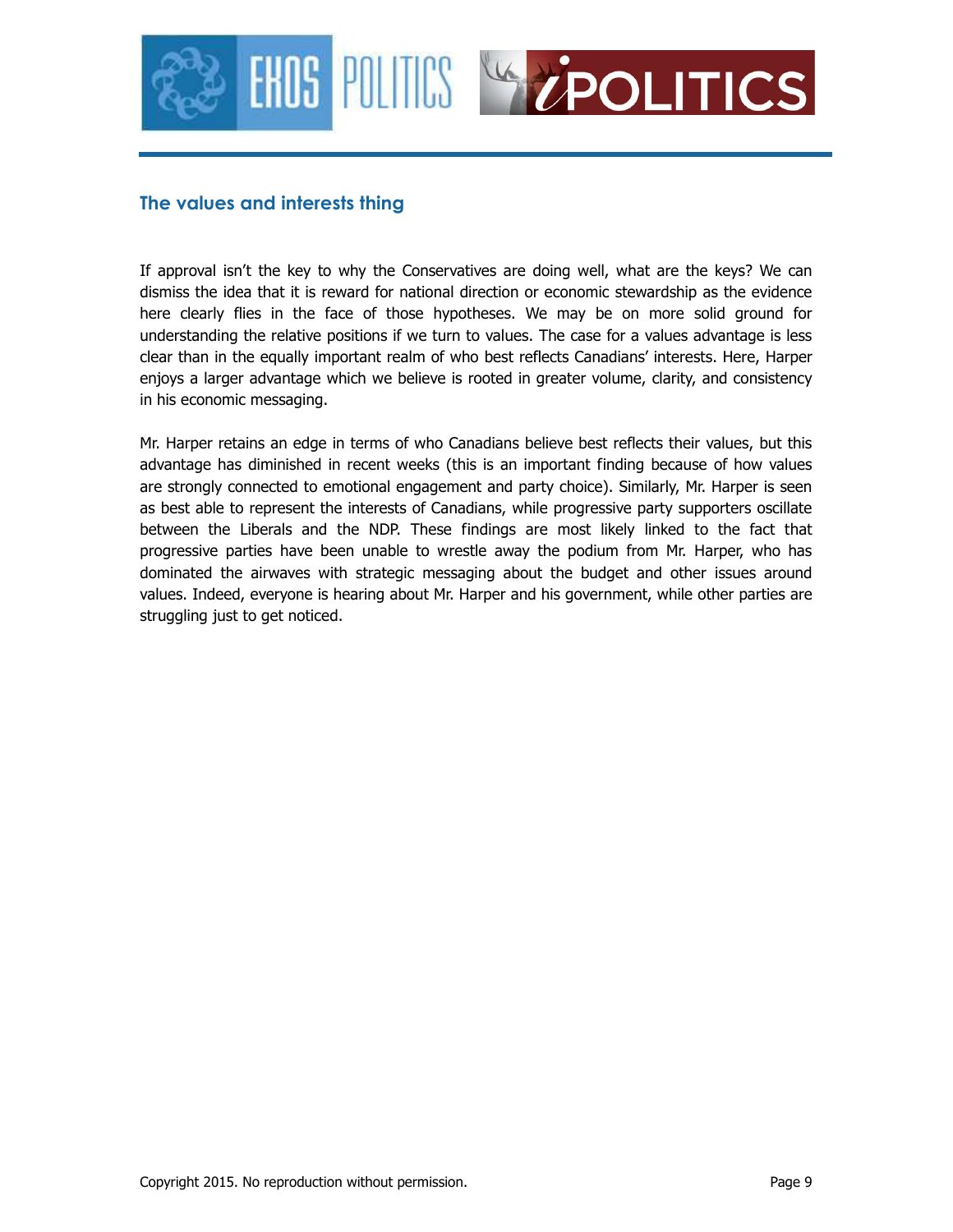



# **Party leader that best represents interests**

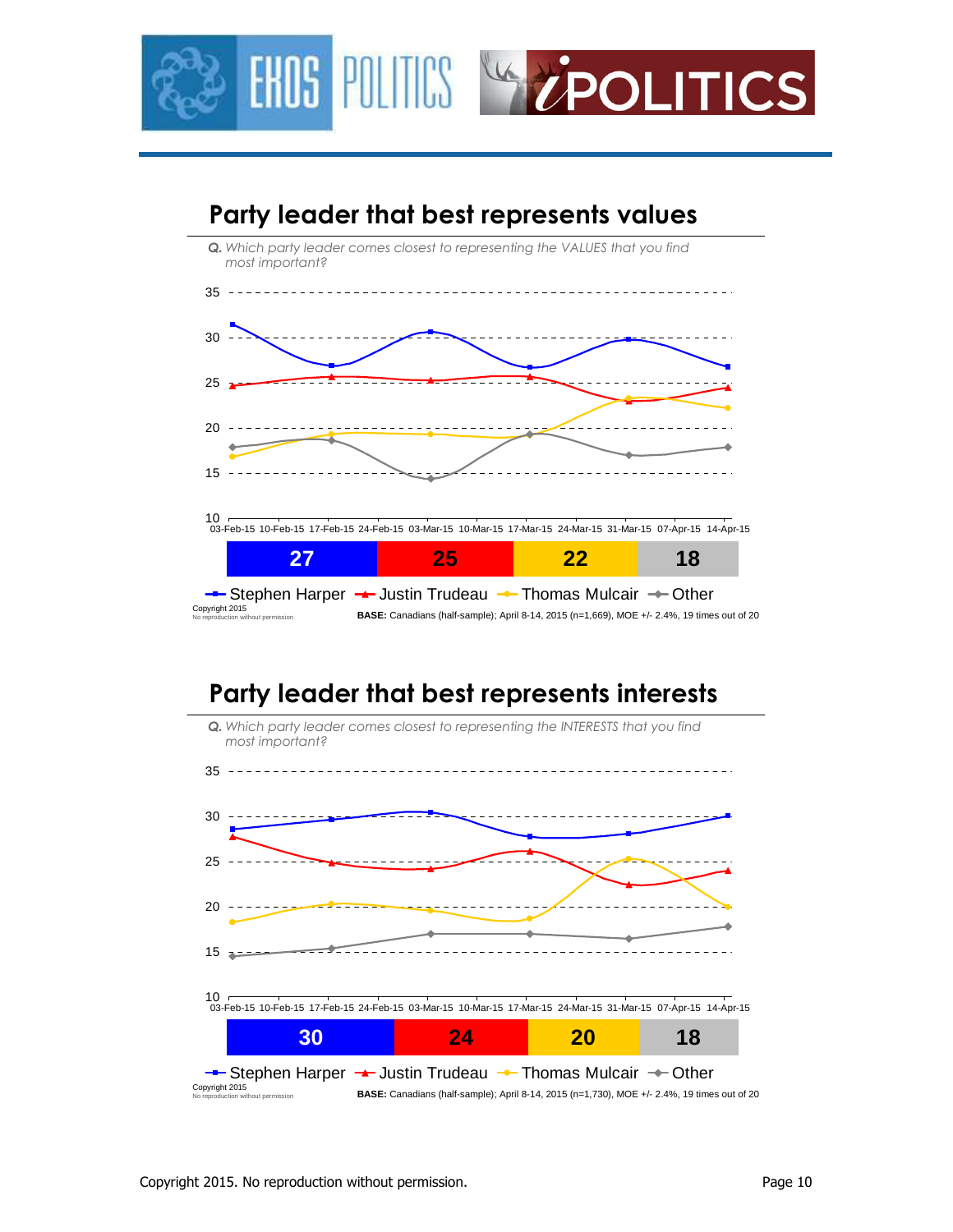

### **Another look at self-defined class membership**

Our focus is on self-defined middle class membership, seeing it more as a mental state of belonging, rather than an economic category. This is a more straightforward approach, as there are over a hundred income-based definitions of "middle class".<sup>4</sup>

The relationship to education is not surprising. Clearly, people with higher incomes and educational attainment are more likely to locate themselves in the middle and upper classes. What is more surprising is the positive correlation between middle class and being Francophone, and being over 65. The language breaks are surprising. This is also connected to consistently higher scores among Francophones for restarting middle class progress.



## **Social class by age and gender**

<sup>&</sup>lt;u>.</u> <sup>4</sup> Michael Förster, "Income Inequality and Redistribution in the OECD Area: Trends and Driving Forces", Presentation to the Queen's International Institute on Social Policy, August 19, 2014. Available online at: http://goo.gl/IGXYxt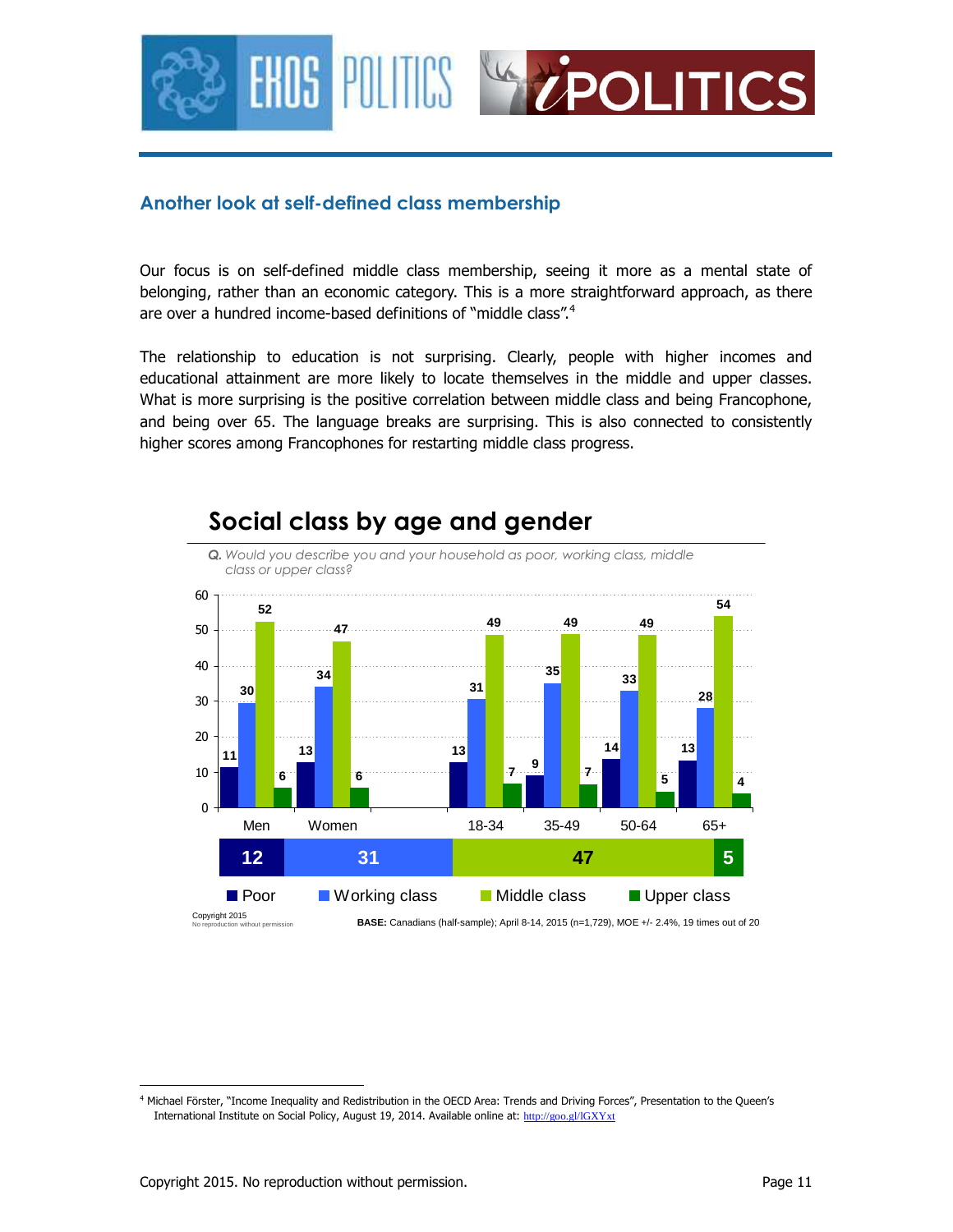



### **Social class by language and education**

## **Social class by party support**



*Q. Would you describe you and your household as poor, working class, middle class or upper class?*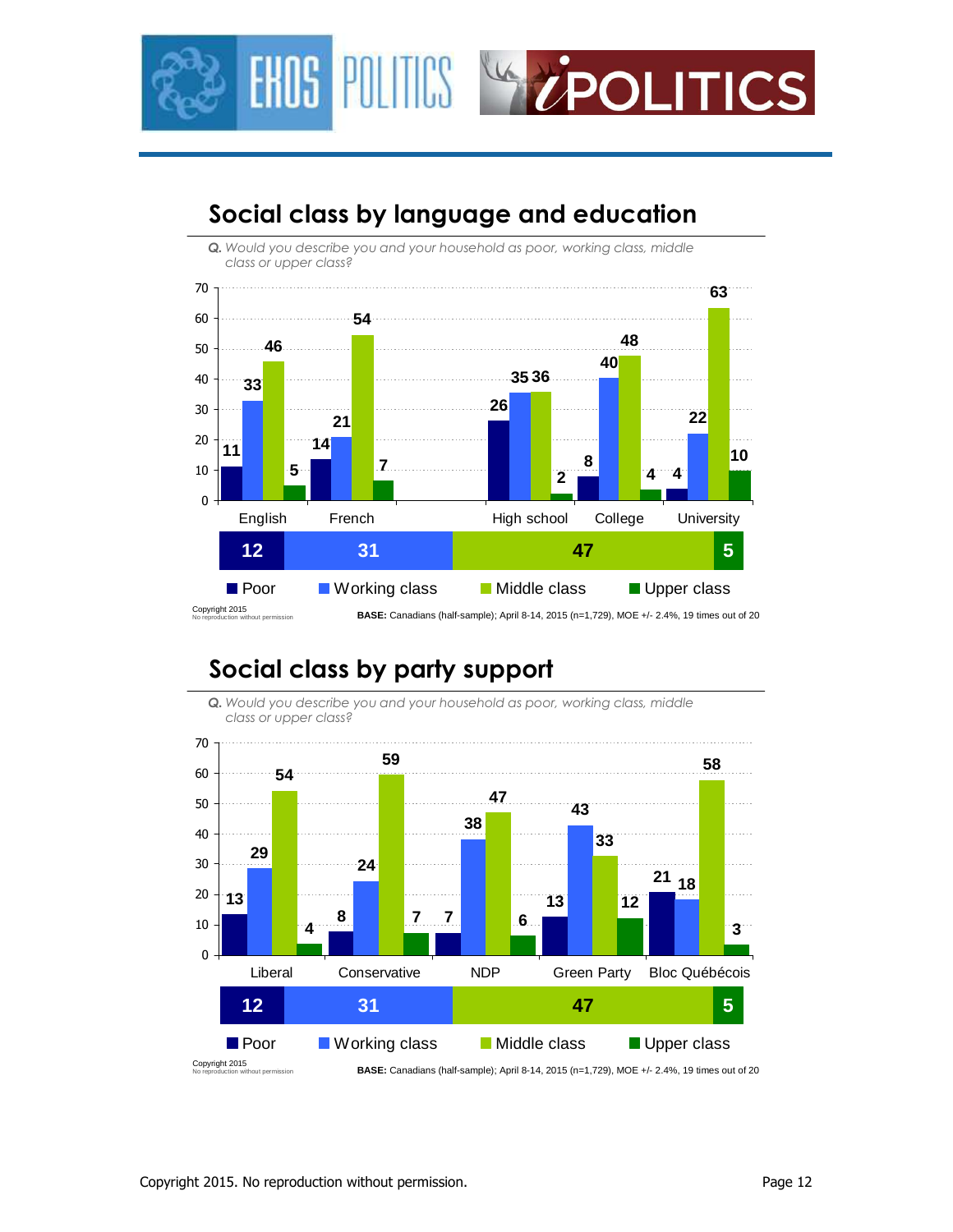



Evidence points to the continued salience of restoring middle class progress as one of the pinnacle issues which will shape the outcome of the next election.<sup>5</sup> Our research shows that the public almost unanimously believe that a growing and optimistic middle class is a precondition for societal health and economic progress. Yet, by very large majorities, the public feel that the middle class is pessimistic and shrinking.<sup>6</sup> "Middle class economics" was the cornerstone of President Obama's State of the Union Address and it has figured strongly in the narratives of both Justin Trudeau and Tom Mulcair.

The only leader who isn't really taking about middle class decline is Stephen Harper. This is understandable since the end of progress thesis<sup>7</sup> doesn't resonate with his generally rosy depiction of the state of the economy. It is also the case that the key drivers of middle class stagnation are linked to rising inequality at the top of the spectrum, as well as the diminution of public institutions, and many associate this with the failure of the policies of austerity, trickledown economics, and tax relief which are central to Mr. Harper's economic policies.

It will therefore come as a nasty surprise to parties of the center and left to note that while they are preparing or attempting to convey their approach to this problem, it is Stephen Harper's Conservative Party which has seized the current leadership of the party best poised to satisfy the interests of the middle class. This rather surprising finding may be rooted in the continued mantra of Canada's economic action plan and the plethora of tax goodies targeted at portions of the middle class sprinkled in the upcoming budget. As importantly, by choice or some other form of exclusion, the voices of the left and center parties on how they will solve this critical problem are largely mute or at least not registering with the middle class voter to date.

For the progressive parties to succeed in the next election, they will have to wrestle the mantle of middle class interests away from Stephen Harper.

<sup>-</sup><sup>5</sup> EKOS Research Associates, "*Liberals rebound in Quebec as Harper's emotional connections with voters weaken*", April 10, 2015. Available online at: http://goo.gl/DIsfsC

<sup>&</sup>lt;sup>6</sup> Frank Graves, "Rethinking the Public Interest: Evolving Trends in Values and Attitudes", presentation to the Canada 2020 Conference, October 2, 2014. Available online at: http://goo.gl/SR7uBp

<sup>&</sup>lt;sup>7</sup> EKOS Research Associates, "*The End of Progress?"*, March 9, 2012. Available online at: http://goo.gl/OFWX2M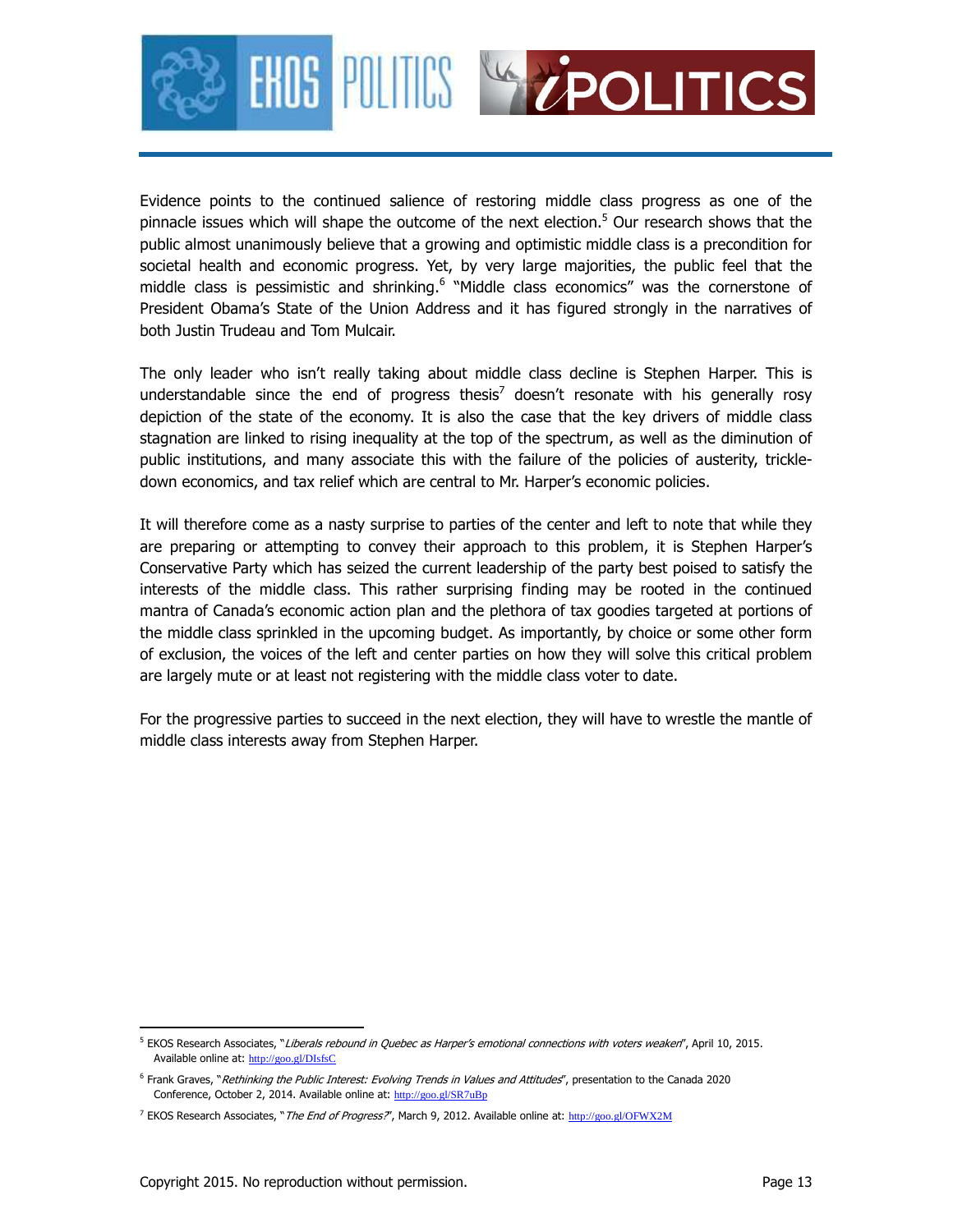

# **Middle class interests**

*Q. Which party leader comes closest to representing the INTERESTS that you find most important?*

### **Middle class**



Copyright 2015 No reproduction without permission **BASE:** Middle class Canadians (half-sample); April 8-14, 2015 (n=444), MOE +/- 4.7%, 19 times out of 20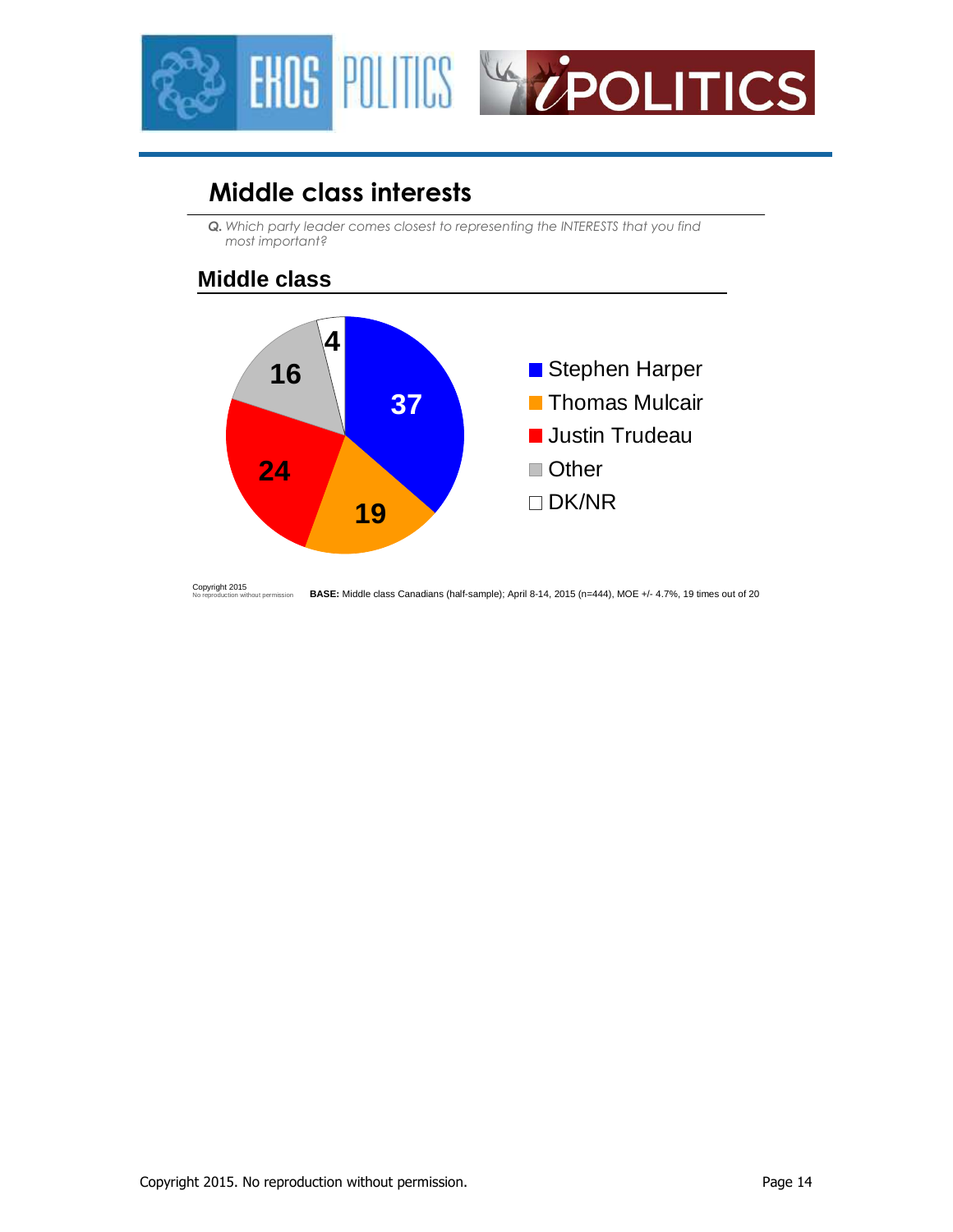



### **Detailed tables:**

#### **National Federal Vote Intention (decided and leaning voters only)**

**Q. If a federal election were held tomorrow, which party would you vote for? [If undecided] Even if you do not have a firm idea, are you leaning towards a party? [If yes] As it stands, towards which party are you leaning?** 

|                             | Liberal<br>Party | Conser-<br>vative<br>Party | <b>NDP</b> | Green<br>Party | <b>Bloc</b><br>Québécois | Other | Sample<br>Size | Margin<br>of Error<br>$(+/-)$ |
|-----------------------------|------------------|----------------------------|------------|----------------|--------------------------|-------|----------------|-------------------------------|
| <b>NATIONALLY</b>           | 28.5%            | 32.2%                      | 22.7%      | 8.0%           | 4.9%                     | 3.8%  | 2828           | 1.8                           |
| <b>REGION</b>               |                  |                            |            |                |                          |       |                |                               |
| British Columbia            | 25.9%            | 29.4%                      | 25.3%      | 15.3%          | $\qquad \qquad -$        | 4.0%  | 450            | 4.6                           |
| Alberta                     | 26.4%            | 40.7%                      | 24.3%      | 4.0%           | -                        | 4.5%  | 396            | 4.9                           |
| Saskatchewan                | 17.2%            | 44.5%                      | 21.7%      | 10.1%          | -                        | 6.4%  | 81             | 10.9                          |
| Manitoba                    | 38.6%            | 39.3%                      | 14.1%      | 6.2%           | $\overline{\phantom{0}}$ | 1.8%  | 97             | 10.0                          |
| Ontario                     | 32.0%            | 35.1%                      | 20.2%      | 8.6%           | $\qquad \qquad -$        | 4.1%  | 806            | 3.5                           |
| Quebec                      | 22.0%            | 23.9%                      | 26.4%      | 4.5%           | 19.7%                    | 3.6%  | 712            | 3.7                           |
| Atlantic Canada             | 40.7%            | 29.0%                      | 20.0%      | 8.6%           |                          | 1.7%  | 272            | 5.9                           |
| <b>GENDER</b>               |                  |                            |            |                |                          |       |                |                               |
| Male                        | 27.5%            | 38.8%                      | 19.1%      | 6.8%           | 4.1%                     | 3.7%  | 1345           | 2.7                           |
| Female                      | 29.7%            | 25.8%                      | 26.1%      | 9.0%           | 5.6%                     | 3.8%  | 1459           | 2.6                           |
| AGE                         |                  |                            |            |                |                          |       |                |                               |
| $35$                        | 26.3%            | 26.3%                      | 25.5%      | 9.5%           | 6.8%                     | 5.6%  | 266            | $6.0\,$                       |
| 35-49                       | 28.5%            | 31.3%                      | 21.8%      | 9.4%           | 5.1%                     | 3.9%  | 521            | 4.3                           |
| $50 - 64$                   | 30.5%            | 32.2%                      | 23.8%      | 6.2%           | 4.7%                     | 2.6%  | 978            | 3.1                           |
| $65+$                       | 29.1%            | 41.1%                      | 18.9%      | 6.1%           | 2.0%                     | 2.8%  | 1036           | 3.0                           |
| <b>EDUCATION</b>            |                  |                            |            |                |                          |       |                |                               |
| High school or less         | 23.7%            | 36.2%                      | 21.1%      | 8.9%           | 7.2%                     | 2.9%  | 696            | 3.7                           |
| College or CEGEP            | 28.3%            | 34.2%                      | 20.1%      | 8.7%           | 3.8%                     | 4.8%  | 949            | 3.2                           |
| University or higher        | 32.0%            | 27.7%                      | 26.0%      | 6.6%           | 4.0%                     | 3.7%  | 1147           | 2.9                           |
| <b>COUNTRY OF BIRTH</b>     |                  |                            |            |                |                          |       |                |                               |
| Not born in Canada          | 30.8%            | 37.4%                      | 21.5%      | 6.0%           | 1.4%                     | 2.9%  | 431            | 4.7                           |
| Parents not born in Canada  | 27.0%            | 33.8%                      | 21.0%      | 10.0%          | 3.2%                     | 5.1%  | 716            | 3.7                           |
| Both parents born in Canada | 28.4%            | 30.3%                      | 23.8%      | 7.5%           | 6.5%                     | 3.4%  | 1653           | 2.4                           |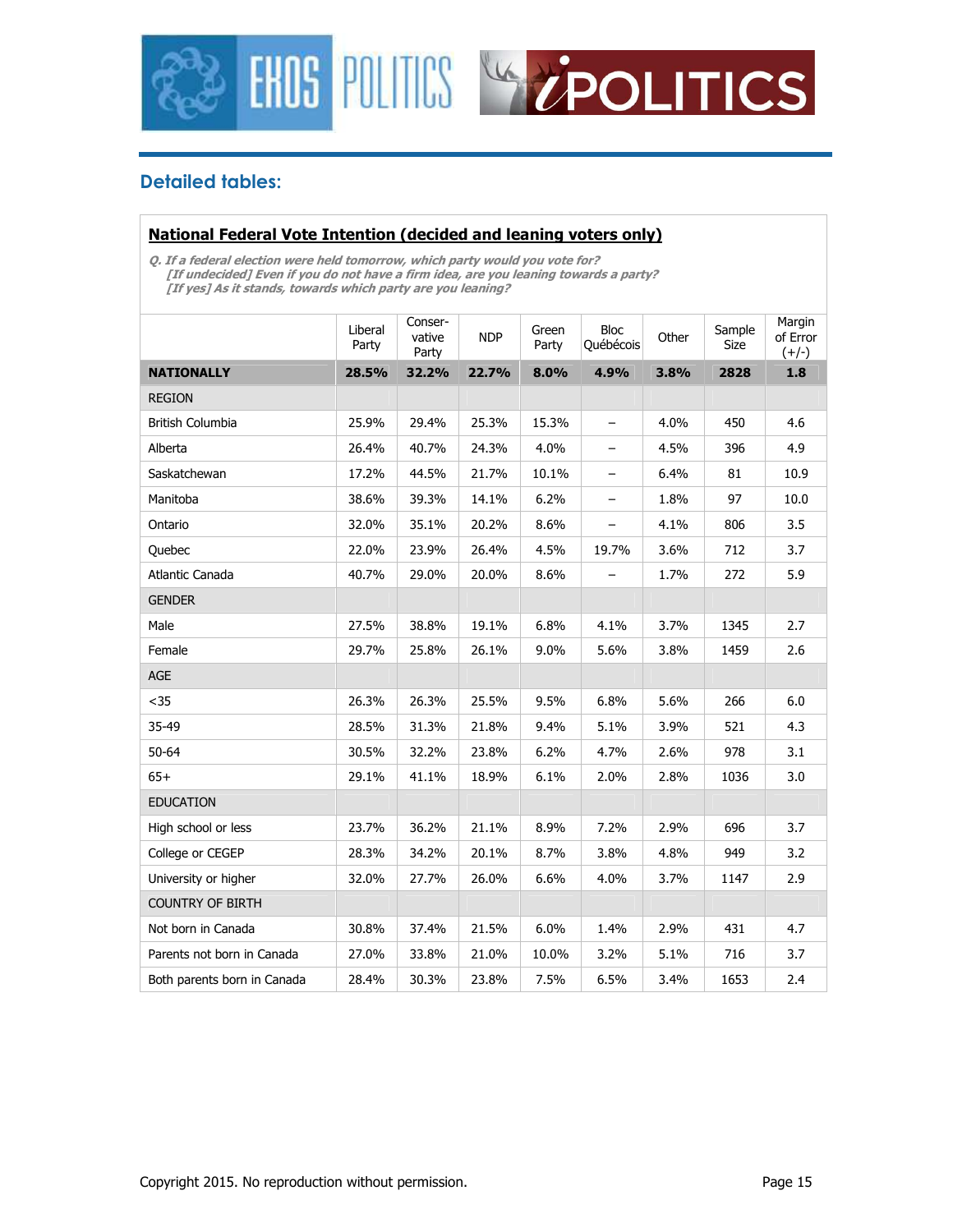



#### **Direction of Country**

**Q. [Half-sample only] All things considered, would you say the country is moving in the right direction or the wrong direction?** 

|                               | Right Direction | Wrong Direction | DK/NR | Sample<br>Size | Margin<br>of Error<br>$(+/-)$ |
|-------------------------------|-----------------|-----------------|-------|----------------|-------------------------------|
| <b>NATIONALLY</b>             | 38.4%           | 54.1%           | 7.5%  | 1649           | 2.4                           |
| <b>REGION</b>                 |                 |                 |       |                |                               |
| <b>British Columbia</b>       | 43.3%           | 49.9%           | 6.8%  | 251            | $6.2$                         |
| Alberta                       | 36.4%           | 52.1%           | 11.5% | 227            | 6.5                           |
| Saskatchewan                  | 54.6%           | 33.1%           | 12.4% | 52             | 13.6                          |
| Manitoba                      | 43.5%           | 54.7%           | 1.8%  | 53             | 13.5                          |
| Ontario                       | 41.4%           | 51.7%           | 6.9%  | 491            | 4.4                           |
| Quebec                        | 32.8%           | 59.1%           | 8.1%  | 405            | 4.9                           |
| Atlantic Canada               | 27.4%           | 66.1%           | 6.5%  | 160            | 7.8                           |
| <b>GENDER</b>                 |                 |                 |       |                |                               |
| Male                          | 43.7%           | 52.7%           | 3.6%  | 756            | 3.6                           |
| Female                        | 36.2%           | 58.6%           | 5.1%  | 816            | 3.4                           |
| AGE                           |                 |                 |       |                |                               |
| $35$                          | 33.5%           | 61.7%           | 4.8%  | 151            | 8.0                           |
| 35-49                         | 37.2%           | 57.1%           | 5.7%  | 299            | 5.7                           |
| $50 - 64$                     | 41.4%           | 56.0%           | 2.6%  | 555            | 4.2                           |
| $65+$                         | 51.7%           | 44.8%           | 3.5%  | 565            | 4.1                           |
| <b>EDUCATION</b>              |                 |                 |       |                |                               |
| High school or less           | 44.1%           | 50.1%           | 5.8%  | 392            | 5.0                           |
| College or CEGEP              | 41.8%           | 54.9%           | 3.3%  | 547            | 4.2                           |
| University or higher          | 36.0%           | 60.2%           | 3.8%  | 620            | 3.9                           |
| <b>COUNTRY OF BIRTH</b>       |                 |                 |       |                |                               |
| Not born in Canada            | 49.2%           | 43.3%           | 7.5%  | 245            | 6.3                           |
| Parents not born in Canada    | 42.3%           | 55.4%           | 2.3%  | 405            | 4.9                           |
| Both parents born in Canada   | 36.5%           | 59.2%           | 4.3%  | 922            | 3.2                           |
| <b>CURRENT VOTE INTENTION</b> |                 |                 |       |                |                               |
| Liberal Party                 | 32.3%           | 64.8%           | 2.9%  | 406            | 4.9                           |
| Conservative Party            | 79.4%           | 18.4%           | 2.2%  | 431            | 4.7                           |
| <b>NDP</b>                    | 19.4%           | 77.7%           | 2.9%  | 306            | 5.6                           |
| Green Party                   | 20.7%           | 70.7%           | 8.6%  | 104            | 9.6                           |
| Bloc Québécois                | 3.7%            | 90.6%           | 5.7%  | 72             | 11.6                          |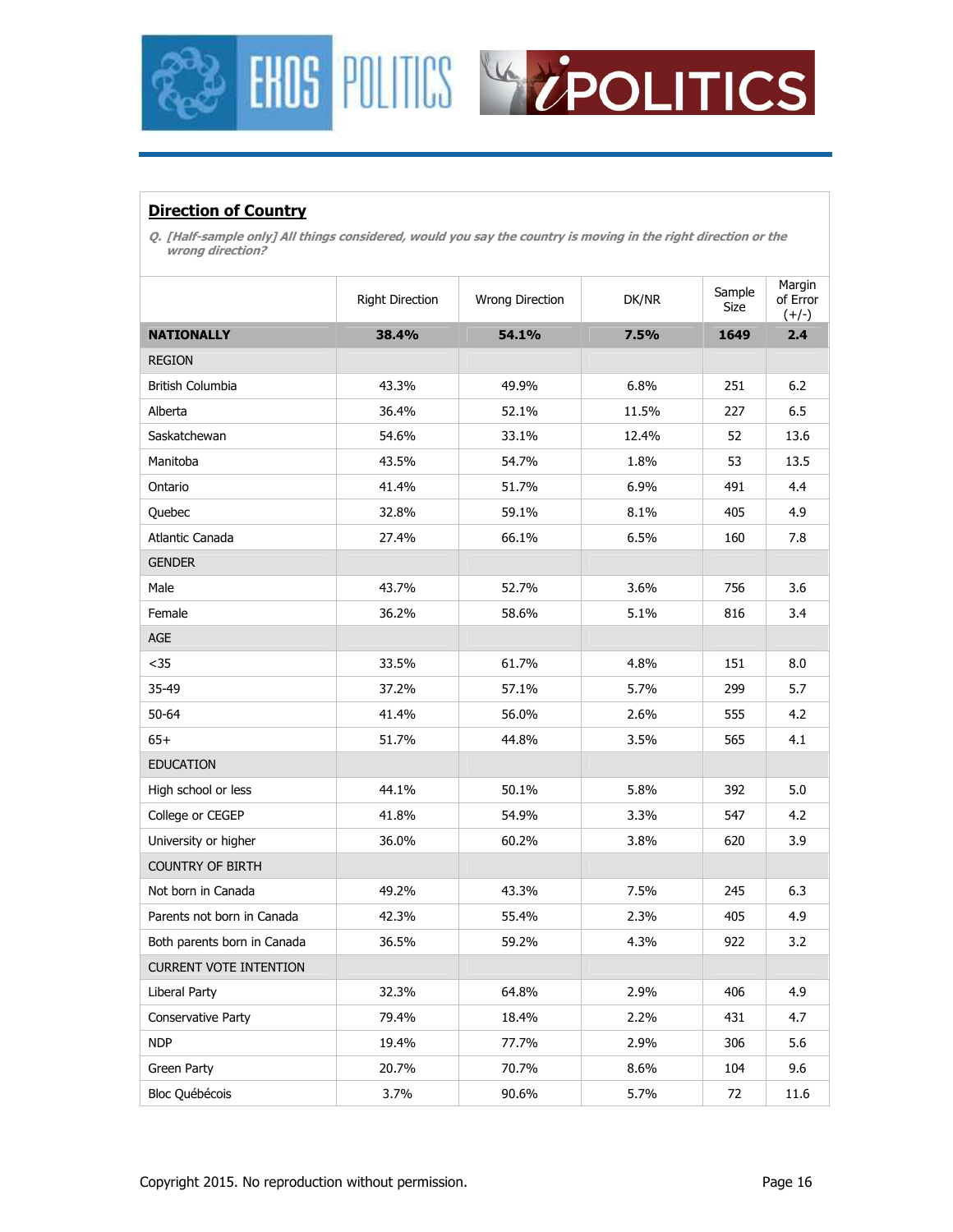



#### **Direction of Government**

**Q. [Half-sample only] All things considered, would you say the Government of Canada is moving in the right direction or the wrong direction?** 

|                               | <b>Right Direction</b> | Wrong Direction | DK/NR | Sample<br>Size | Margin<br>of Error<br>$(+/-)$ |
|-------------------------------|------------------------|-----------------|-------|----------------|-------------------------------|
| <b>NATIONALLY</b>             | 38.7%                  | 54.6%           | 6.7%  | 1750           | 2.3                           |
| <b>REGION</b>                 |                        |                 |       |                |                               |
| <b>British Columbia</b>       | 33.0%                  | 55.2%           | 11.8% | 277            | 5.9                           |
| Alberta                       | 35.7%                  | 57.0%           | 7.4%  | 236            | 6.4                           |
| Saskatchewan                  | 52.1%                  | 38.1%           | 9.7%  | 65             | 12.2                          |
| Manitoba                      | 28.1%                  | 61.4%           | 10.5% | 64             | 12.3                          |
| Ontario                       | 42.9%                  | 51.5%           | 5.6%  | 493            | 4.4                           |
| Quebec                        | 38.9%                  | 57.0%           | 4.1%  | 425            | 4.8                           |
| Atlantic Canada               | 32.0%                  | 61.5%           | 6.5%  | 182            | 7.3                           |
| <b>GENDER</b>                 |                        |                 |       |                |                               |
| Male                          | 45.3%                  | 52.1%           | 2.6%  | 767            | 3.5                           |
| Female                        | 35.9%                  | 60.4%           | 3.6%  | 901            | 3.3                           |
| <b>AGE</b>                    |                        |                 |       |                |                               |
| $35$                          | 36.2%                  | 58.9%           | 5.0%  | 157            | 7.8                           |
| 35-49                         | 38.9%                  | 58.9%           | 2.2%  | 314            | 5.5                           |
| 50-64                         | 39.4%                  | 58.7%           | 1.9%  | 581            | 4.1                           |
| $65+$                         | 48.4%                  | 48.0%           | 3.5%  | 609            | 4.0                           |
| <b>EDUCATION</b>              |                        |                 |       |                |                               |
| High school or less           | 45.0%                  | 51.7%           | 3.3%  | 463            | 4.6                           |
| College or CEGEP              | 36.0%                  | 60.3%           | 3.7%  | 542            | 4.2                           |
| University or higher          | 39.8%                  | 58.0%           | 2.1%  | 649            | 3.9                           |
| <b>COUNTRY OF BIRTH</b>       |                        |                 |       |                |                               |
| Not born in Canada            | 52.3%                  | 42.2%           | 5.4%  | 264            | 6.0                           |
| Parents not born in Canada    | 41.5%                  | 54.3%           | 4.1%  | 419            | 4.8                           |
| Both parents born in Canada   | 36.5%                  | 61.4%           | 2.1%  | 985            | 3.1                           |
| <b>CURRENT VOTE INTENTION</b> |                        |                 |       |                |                               |
| Liberal Party                 | 20.2%                  | 77.8%           | 2.0%  | 412            | 4.8                           |
| Conservative Party            | 83.0%                  | 15.3%           | 1.7%  | 529            | 4.3                           |
| <b>NDP</b>                    | 19.9%                  | 78.6%           | 1.5%  | 331            | 5.4                           |
| Green Party                   | 23.6%                  | 74.1%           | 2.3%  | 92             | 10.2                          |
| Bloc Québécois                | 27.9%                  | 65.2%           | 6.9%  | 55             | 13.2                          |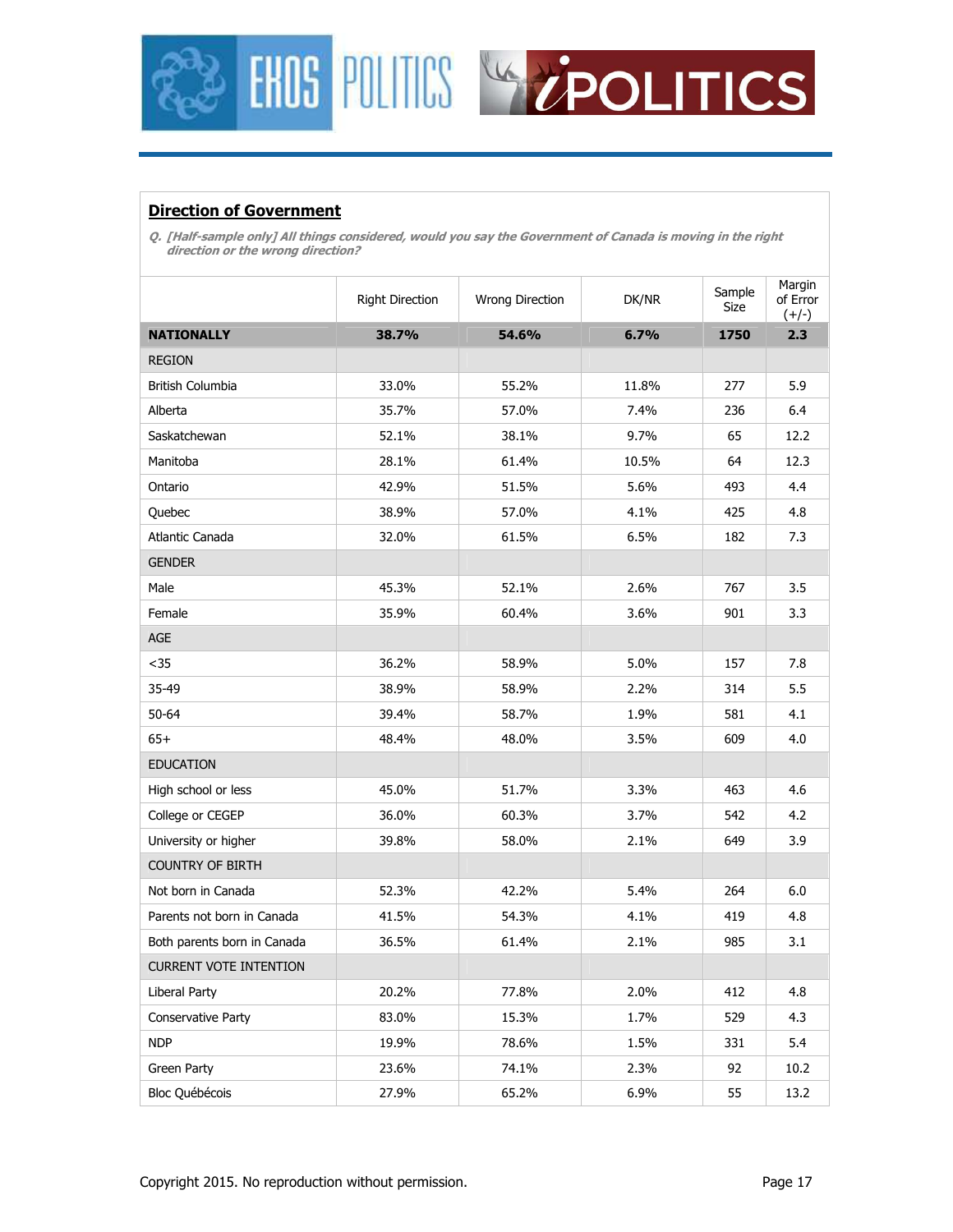



#### **Approval Rating – Stephen Harper**

**Q. [Half-sample only] Do you approve or disapprove of the way Stephen Harper, Prime Minister and leader of Conservative Party of Canada is handling his job?** 

|                               | Approve | Disapprove | Don't know /<br>No response | Sample<br>Size | Margin of<br>Error $(+/-)$ |
|-------------------------------|---------|------------|-----------------------------|----------------|----------------------------|
| <b>NATIONALLY</b>             | 35.9%   | 57.5%      | 6.5%                        | 1733           | 2.4                        |
| <b>REGION</b>                 |         |            |                             |                |                            |
| British Columbia              | 34.8%   | 56.5%      | 8.8%                        | 277            | 5.9                        |
| Alberta                       | 41.1%   | 52.3%      | 6.6%                        | 221            | 6.6                        |
| Saskatchewan                  | 36.6%   | 49.2%      | 14.2%                       | 60             | 12.7                       |
| Manitoba                      | 39.0%   | 54.5%      | 6.5%                        | 60             | 12.7                       |
| Ontario                       | 39.6%   | 54.8%      | 5.6%                        | 507            | 4.4                        |
| Quebec                        | 30.8%   | 62.9%      | 6.4%                        | 429            | 4.7                        |
| Atlantic Canada               | 26.2%   | 69.2%      | 4.5%                        | 170            | 7.5                        |
| <b>GENDER</b>                 |         |            |                             |                |                            |
| Male                          | 42.5%   | 55.7%      | 1.8%                        | 775            | 3.5                        |
| Female                        | 32.8%   | 63.5%      | 3.8%                        | 874            | 3.3                        |
| <b>AGE</b>                    |         |            |                             |                |                            |
| $35$                          | 39.3%   | 57.6%      | 3.1%                        | 151            | 8.0                        |
| 35-49                         | 36.1%   | 61.0%      | 2.9%                        | 334            | 5.4                        |
| 50-64                         | 32.9%   | 64.8%      | 2.3%                        | 573            | 4.1                        |
| $65+$                         | 42.3%   | 54.9%      | 2.9%                        | 589            | 4.0                        |
| <b>EDUCATION</b>              |         |            |                             |                |                            |
| High school or less           | 43.5%   | 53.3%      | 3.2%                        | 434            | 4.7                        |
| College or CEGEP              | 39.3%   | 58.9%      | 1.7%                        | 548            | 4.2                        |
| University or higher          | 31.5%   | 66.2%      | 2.4%                        | 653            | 3.8                        |
| <b>COUNTRY OF BIRTH</b>       |         |            |                             |                |                            |
| Not born in Canada            | 48.3%   | 50.0%      | 1.7%                        | 265            | 6.0                        |
| Parents not born in Canada    | 36.2%   | 61.8%      | 2.0%                        | 432            | 4.7                        |
| Both parents born in Canada   | 34.8%   | 62.1%      | 3.0%                        | 954            | 3.2                        |
| <b>CURRENT VOTE INTENTION</b> |         |            |                             |                |                            |
| Liberal Party                 | 17.2%   | 80.4%      | 2.4%                        | 438            | 4.7                        |
| Conservative Party            | 86.7%   | 12.0%      | 1.3%                        | 494            | 4.4                        |
| <b>NDP</b>                    | 10.3%   | 87.4%      | 2.3%                        | 325            | 5.4                        |
| Green Party                   | 19.2%   | 77.1%      | 3.8%                        | 100            | 9.8                        |
| Bloc Québécois                | 15.3%   | 83.2%      | 1.5%                        | 60             | 12.7                       |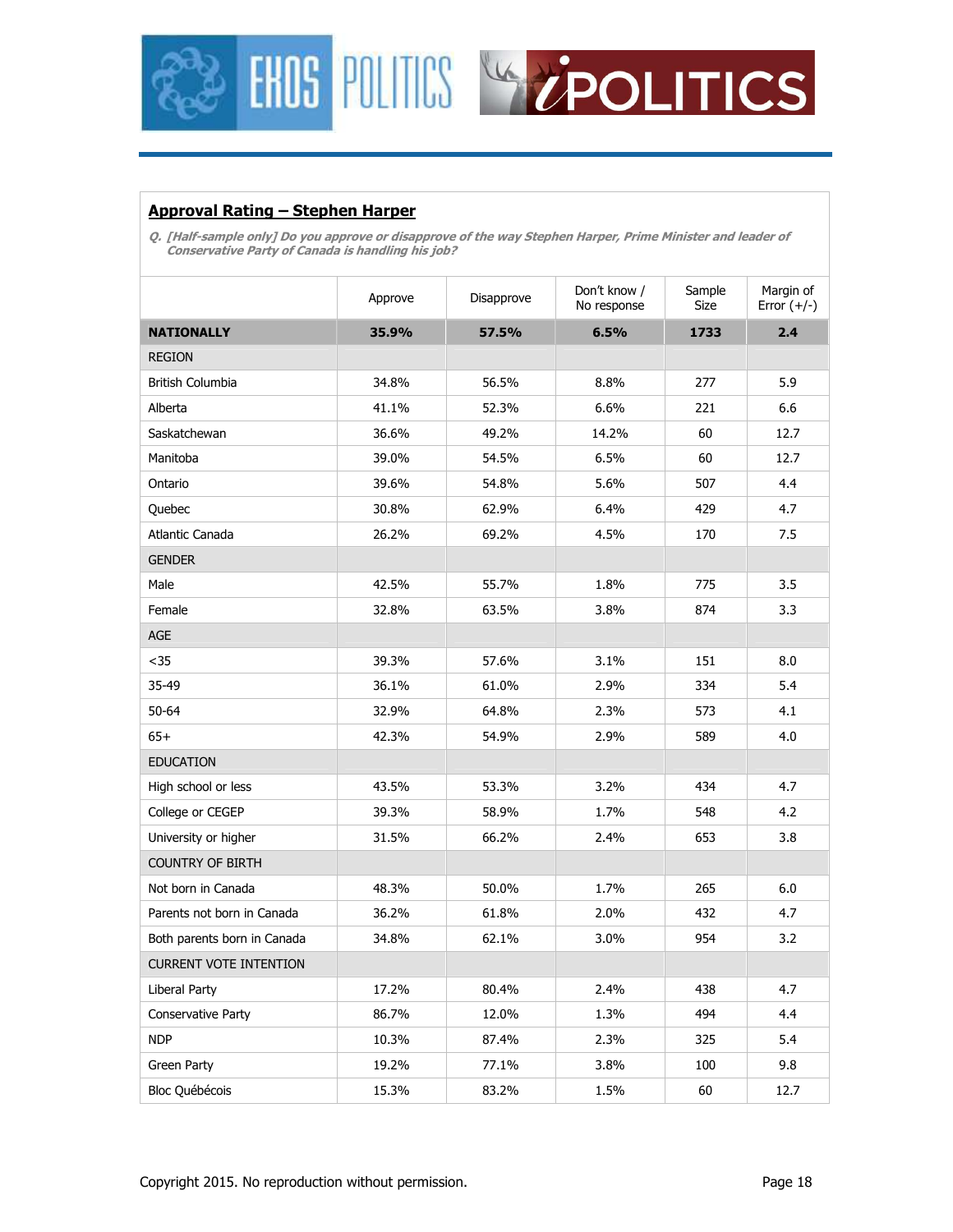



#### **Approval Rating – Thomas Mulcair**

**Q. [Half-sample only] Do you approve or disapprove of the way Thomas Mulcair, leader of the Official Opposition and Leader of the New Democratic Party of Canada is handling his job?** 

|                               | Don't know /<br>Approve<br>Disapprove<br>No response |       | Sample<br>Size | Margin<br>of Error<br>$(+/-)$ |      |
|-------------------------------|------------------------------------------------------|-------|----------------|-------------------------------|------|
| <b>NATIONALLY</b>             | 52.1%                                                | 35.1% | 12.8%          | 1666                          | 2.4  |
| <b>REGION</b>                 |                                                      |       |                |                               |      |
| <b>British Columbia</b>       | 53.8%                                                | 30.9% | 15.4%          | 251                           | 6.2  |
| Alberta                       | 49.9%                                                | 36.2% | 13.9%          | 242                           | 6.3  |
| Saskatchewan                  | 50.9%                                                | 38.2% | 11.0%          | 57                            | 13.0 |
| Manitoba                      | 48.1%                                                | 28.6% | 23.3%          | 57                            | 13.0 |
| Ontario                       | 47.0%                                                | 37.8% | 15.2%          | 477                           | 4.5  |
| Quebec                        | 60.3%                                                | 32.7% | 7.0%           | 401                           | 4.9  |
| Atlantic Canada               | 53.2%                                                | 37.8% | 9.1%           | 172                           | 7.5  |
| <b>GENDER</b>                 |                                                      |       |                |                               |      |
| Male                          | 54.3%                                                | 39.0% | 6.7%           | 748                           | 3.6  |
| Female                        | 54.2%                                                | 34.5% | 11.3%          | 843                           | 3.4  |
| <b>AGE</b>                    |                                                      |       |                |                               |      |
| $35$                          | 55.1%                                                | 31.6% | 13.3%          | 157                           | 7.8  |
| 35-49                         | 52.1%                                                | 38.5% | 9.4%           | 279                           | 5.9  |
| 50-64                         | 55.0%                                                | 38.4% | 6.6%           | 563                           | 4.1  |
| $65+$                         | 55.1%                                                | 39.2% | 5.7%           | 585                           | 4.1  |
| <b>EDUCATION</b>              |                                                      |       |                |                               |      |
| High school or less           | 47.9%                                                | 40.8% | 11.3%          | 421                           | 4.8  |
| College or CEGEP              | 49.5%                                                | 41.4% | 9.1%           | 541                           | 4.2  |
| University or higher          | 64.6%                                                | 28.5% | 6.9%           | 616                           | 4.0  |
| <b>COUNTRY OF BIRTH</b>       |                                                      |       |                |                               |      |
| Not born in Canada            | 52.2%                                                | 38.0% | 9.8%           | 244                           | 6.3  |
| Parents not born in Canada    | 56.3%                                                | 35.5% | 8.2%           | 392                           | 5.0  |
| Both parents born in Canada   | 54.0%                                                | 36.5% | 9.5%           | 953                           | 3.2  |
| <b>CURRENT VOTE INTENTION</b> |                                                      |       |                |                               |      |
| Liberal Party                 | 62.5%                                                | 28.1% | 9.5%           | 380                           | 5.0  |
| Conservative Party            | 34.2%                                                | 59.5% | 6.3%           | 466                           | 4.5  |
| <b>NDP</b>                    | 89.7%                                                | 6.8%  | 3.5%           | 312                           | 5.6  |
| Green Party                   | 46.3%                                                | 39.2% | 14.5%          | 96                            | 10.0 |
| Bloc Québécois                | 44.1%                                                | 50.9% | 5.0%           | 67                            | 12.0 |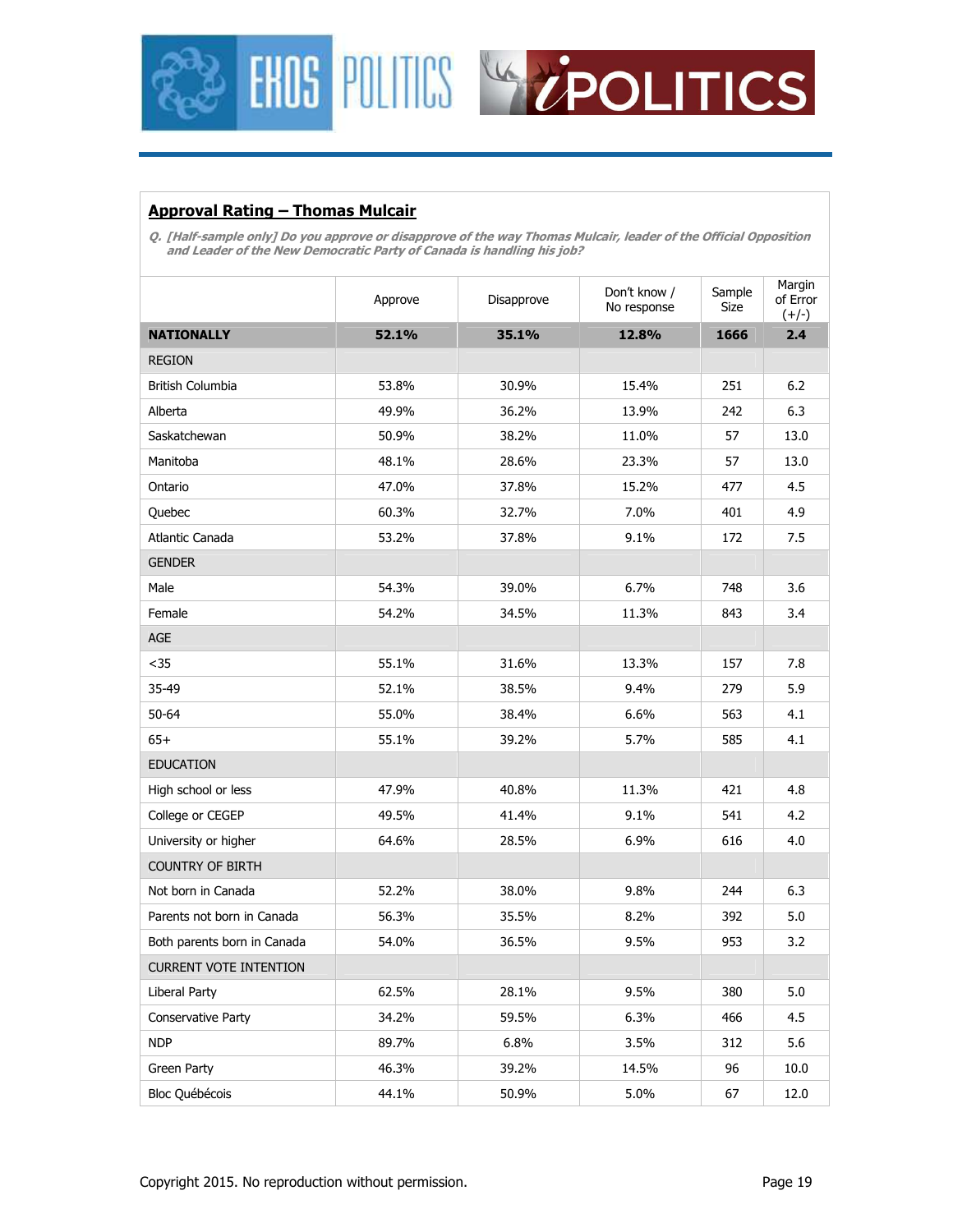



#### **Approval Rating – Justin Trudeau**

**Q. [Half-sample only] Do you approve or disapprove of the way Justin Trudeau, leader of the Liberal Party of Canada, is handling his job?** 

|                               | Don't know /<br>Approve<br>Disapprove<br>No response |       |       | Sample<br>Size | Margin<br>of Error<br>$(+/-)$ |
|-------------------------------|------------------------------------------------------|-------|-------|----------------|-------------------------------|
| <b>NATIONALLY</b>             | 47.1%                                                | 45.4% | 7.6%  | 1680           | 2.4                           |
| <b>REGION</b>                 |                                                      |       |       |                |                               |
| British Columbia              | 51.1%                                                | 39.1% | 9.8%  | 266            | 6.0                           |
| Alberta                       | 37.7%                                                | 52.9% | 9.4%  | 220            | 6.6                           |
| Saskatchewan                  | 41.5%                                                | 43.8% | 14.6% | 53             | 13.5                          |
| Manitoba                      | 52.1%                                                | 41.4% | 6.5%  | 64             | 12.3                          |
| Ontario                       | 44.7%                                                | 47.4% | 7.9%  | 478            | 4.5                           |
| Quebec                        | 46.5%                                                | 48.4% | 5.2%  | 412            | 4.8                           |
| Atlantic Canada               | 63.2%                                                | 31.3% | 5.6%  | 178            | 7.4                           |
| <b>GENDER</b>                 |                                                      |       |       |                |                               |
| Male                          | 43.8%                                                | 52.7% | 3.5%  | 771            | 3.5                           |
| Female                        | 53.7%                                                | 41.0% | 5.3%  | 842            | 3.4                           |
| <b>AGE</b>                    |                                                      |       |       |                |                               |
| $35$                          | 53.1%                                                | 42.4% | 4.5%  | 157            | 7.8                           |
| 35-49                         | 49.2%                                                | 47.2% | 3.6%  | 310            | 5.6                           |
| $50 - 64$                     | 48.5%                                                | 46.7% | 4.8%  | 565            | 4.1                           |
| $65+$                         | 42.4%                                                | 53.0% | 4.6%  | 576            | 4.1                           |
| <b>EDUCATION</b>              |                                                      |       |       |                |                               |
| High school or less           | 44.9%                                                | 51.7% | 3.3%  | 432            | 4.7                           |
| College or CEGEP              | 44.7%                                                | 52.3% | 2.9%  | 530            | 4.3                           |
| University or higher          | 56.1%                                                | 38.4% | 5.5%  | 634            | 3.9                           |
| <b>COUNTRY OF BIRTH</b>       |                                                      |       |       |                |                               |
| Not born in Canada            | 55.3%                                                | 39.9% | 4.8%  | 247            | 6.2                           |
| Parents not born in Canada    | 42.7%                                                | 53.0% | 4.2%  | 399            | 4.9                           |
| Both parents born in Canada   | 49.5%                                                | 46.6% | 3.9%  | 962            | 3.2                           |
| <b>CURRENT VOTE INTENTION</b> |                                                      |       |       |                |                               |
| Liberal Party                 | 84.9%                                                | 12.6% | 2.5%  | 408            | 4.9                           |
| Conservative Party            | 21.9%                                                | 76.3% | 1.8%  | 479            | 4.5                           |
| <b>NDP</b>                    | 52.3%                                                | 43.5% | 4.1%  | 327            | 5.4                           |
| Green Party                   | 55.9%                                                | 38.0% | 6.2%  | 96             | 10.0                          |
| Bloc Québécois                | 39.3%                                                | 60.7% | 0.0%  | 57             | 13.0                          |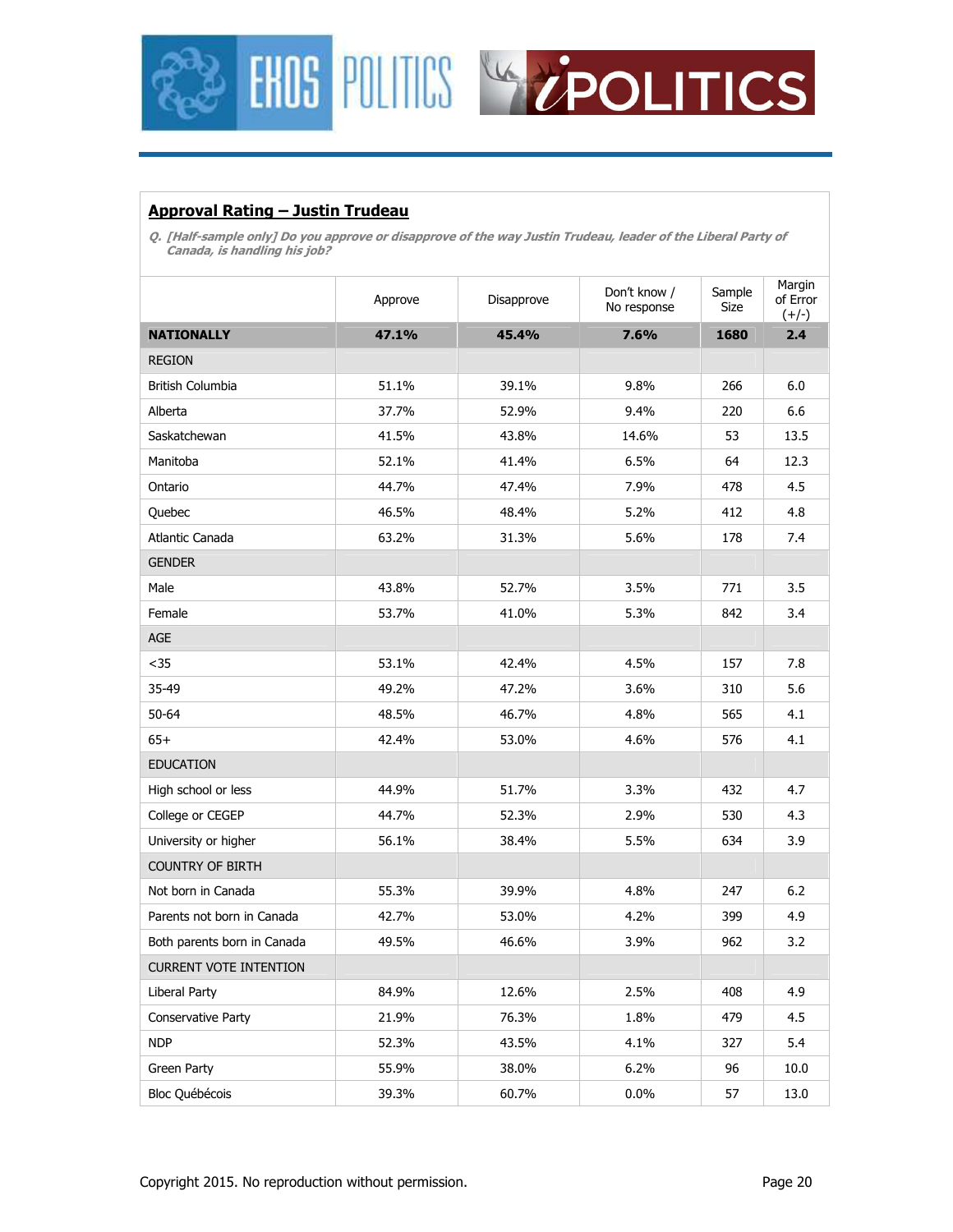



#### **Approval Rating – Elizabeth May**

**Q. [Half-sample only] Do you approve or disapprove of the way Elizabeth May, leader of the Green Party of Canada, is handling her job?** 

|                               | Don't know /<br>Disapprove<br>Approve<br>No response |       | Sample<br>Size | Margin<br>of Error<br>$(+/-)$ |      |
|-------------------------------|------------------------------------------------------|-------|----------------|-------------------------------|------|
| <b>NATIONALLY</b>             | 50.8%                                                | 34.3% | 14.8%          | 1719                          | 2.4  |
| <b>REGION</b>                 |                                                      |       |                |                               |      |
| British Columbia              | 58.8%                                                | 26.2% | 15.1%          | 262                           | 6.1  |
| Alberta                       | 46.9%                                                | 40.2% | 12.9%          | 243                           | 6.3  |
| Saskatchewan                  | 48.1%                                                | 32.9% | 19.0%          | 64                            | 12.3 |
| Manitoba                      | 43.6%                                                | 36.1% | 20.4%          | 53                            | 13.5 |
| Ontario                       | 54.1%                                                | 30.2% | 15.7%          | 506                           | 4.4  |
| Quebec                        | 42.2%                                                | 45.0% | 12.9%          | 418                           | 4.8  |
| Atlantic Canada               | 54.8%                                                | 30.2% | 15.1%          | 164                           | 7.7  |
| <b>GENDER</b>                 |                                                      |       |                |                               |      |
| Male                          | 53.6%                                                | 40.6% | 5.8%           | 752                           | 3.6  |
| Female                        | 53.1%                                                | 32.0% | 14.9%          | 875                           | 3.3  |
| AGE                           |                                                      |       |                |                               |      |
| $35$                          | 55.7%                                                | 28.9% | 15.4%          | 151                           | 8.0  |
| 35-49                         | 50.6%                                                | 38.3% | 11.2%          | 303                           | 5.6  |
| $50 - 64$                     | 55.4%                                                | 38.2% | 6.3%           | 571                           | 4.1  |
| $65+$                         | 50.1%                                                | 41.0% | $9.0\%$        | 598                           | 4.0  |
| <b>EDUCATION</b>              |                                                      |       |                |                               |      |
| High school or less           | 46.7%                                                | 42.6% | 10.7%          | 423                           | 4.8  |
| College or CEGEP              | 49.7%                                                | 40.0% | 10.3%          | 559                           | 4.1  |
| University or higher          | 62.0%                                                | 27.9% | 10.1%          | 635                           | 3.9  |
| <b>COUNTRY OF BIRTH</b>       |                                                      |       |                |                               |      |
| Not born in Canada            | 56.9%                                                | 32.8% | 10.2%          | 262                           | 6.1  |
| Parents not born in Canada    | 55.1%                                                | 36.6% | 8.3%           | 425                           | 4.8  |
| Both parents born in Canada   | 51.0%                                                | 36.9% | 12.1%          | 945                           | 3.2  |
| <b>CURRENT VOTE INTENTION</b> |                                                      |       |                |                               |      |
| Liberal Party                 | 62.2%                                                | 27.1% | 10.7%          | 410                           | 4.8  |
| Conservative Party            | 40.1%                                                | 53.0% | 6.9%           | 481                           | 4.5  |
| <b>NDP</b>                    | 71.6%                                                | 21.9% | 6.4%           | 310                           | 5.6  |
| Green Party                   | 69.8%                                                | 16.5% | 13.7%          | 100                           | 9.8  |
| <b>Bloc Québécois</b>         | 47.4%                                                | 43.9% | 8.7%           | 70                            | 11.7 |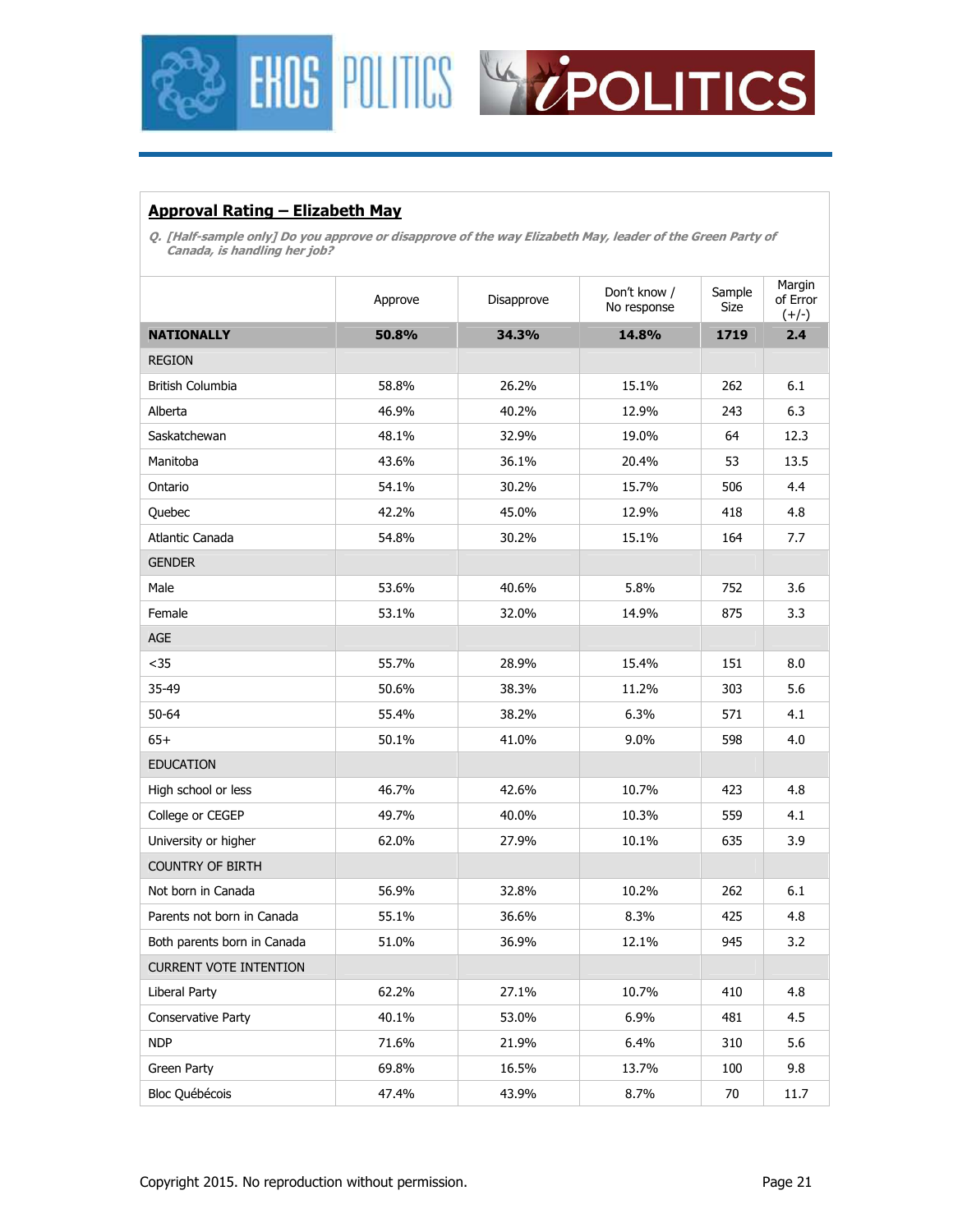



#### **Party Leader that Best Represents Values**

**Q. [Half-sample only] Which party leader comes closest to representing the VALUES that you find most important?** 

|                               |                   |                   |                          |       |       |                | Margin              |
|-------------------------------|-------------------|-------------------|--------------------------|-------|-------|----------------|---------------------|
|                               | Stephen<br>Harper | Thomas<br>Mulcair | <b>Justin</b><br>Trudeau | Other | DK/NR | Sample<br>Size | of Error<br>$(+/-)$ |
| <b>NATIONALLY</b>             | 26.8%             | 22.2%             | 24.5%                    | 17.9% | 8.6%  | 1669           | 2.4                 |
| <b>REGION</b>                 |                   |                   |                          |       |       |                |                     |
| British Columbia              | 23.5%             | 21.7%             | 20.5%                    | 23.2% | 11.1% | 255            | 6.1                 |
| Alberta                       | 30.6%             | 22.1%             | 23.2%                    | 14.6% | 9.5%  | 239            | 6.3                 |
| Saskatchewan                  | 34.7%             | 16.4%             | 12.3%                    | 20.8% | 15.8% | 54             | 13.3                |
| Manitoba                      | 35.8%             | 15.1%             | 31.1%                    | 6.1%  | 11.9% | 55             | 13.2                |
| Ontario                       | 30.9%             | 18.6%             | 26.7%                    | 16.3% | 7.5%  | 492            | 4.4                 |
| Quebec                        | 20.3%             | 30.2%             | 19.6%                    | 22.2% | 7.7%  | 382            | 5.0                 |
| Atlantic Canada               | 14.7%             | 21.8%             | 42.5%                    | 13.2% | 7.8%  | 182            | 7.3                 |
| <b>GENDER</b>                 |                   |                   |                          |       |       |                |                     |
| Male                          | 33.2%             | 23.1%             | 24.3%                    | 16.1% | 3.3%  | 738            | 3.6                 |
| Female                        | 23.6%             | 23.1%             | 27.3%                    | 21.1% | 4.9%  | 840            | 3.4                 |
| AGE                           |                   |                   |                          |       |       |                |                     |
| $35$                          | 27.0%             | 19.9%             | 27.8%                    | 20.7% | 4.6%  | 151            | 8.0                 |
| 35-49                         | 24.7%             | 26.3%             | 24.4%                    | 19.7% | 4.9%  | 305            | 5.6                 |
| $50 - 64$                     | 25.9%             | 23.6%             | 28.7%                    | 18.6% | 3.3%  | 554            | 4.2                 |
| $65+$                         | 37.3%             | 23.8%             | 21.2%                    | 14.8% | 2.9%  | 562            | 4.1                 |
| <b>EDUCATION</b>              |                   |                   |                          |       |       |                |                     |
| High school or less           | 36.0%             | 17.6%             | 21.4%                    | 20.2% | 4.8%  | 416            | 4.8                 |
| College or CEGEP              | 27.6%             | 24.3%             | 24.1%                    | 20.8% | 3.2%  | 531            | 4.3                 |
| University or higher          | 23.1%             | 26.8%             | 30.6%                    | 16.2% | 3.3%  | 622            | 3.9                 |
| <b>COUNTRY OF BIRTH</b>       |                   |                   |                          |       |       |                |                     |
| Not born in Canada            | 42.3%             | 18.4%             | 22.4%                    | 11.3% | 5.6%  | 262            | 6.1                 |
| Parents not born in Canada    | 26.8%             | 21.2%             | 24.2%                    | 23.7% | 4.1%  | 417            | 4.8                 |
| Both parents born in Canada   | 24.4%             | 25.8%             | 27.5%                    | 19.0% | 3.4%  | 900            | 3.3                 |
| <b>CURRENT VOTE INTENTION</b> |                   |                   |                          |       |       |                |                     |
| Liberal Party                 | 5.2%              | 12.7%             | 71.6%                    | 9.1%  | 1.4%  | 391            | 5.0                 |
| Conservative Party            | 83.9%             | 6.2%              | 4.7%                     | 3.7%  | 1.5%  | 439            | 4.7                 |
| <b>NDP</b>                    | 7.5%              | 68.4%             | 13.7%                    | 9.4%  | 1.1%  | 347            | 5.3                 |
| Green Party                   | 7.7%              | 11.9%             | 15.5%                    | 59.3% | 5.6%  | 103            | 9.7                 |
| Bloc Québécois                | 5.9%              | 13.8%             | 28.7%                    | 43.2% | 8.4%  | 60             | 12.7                |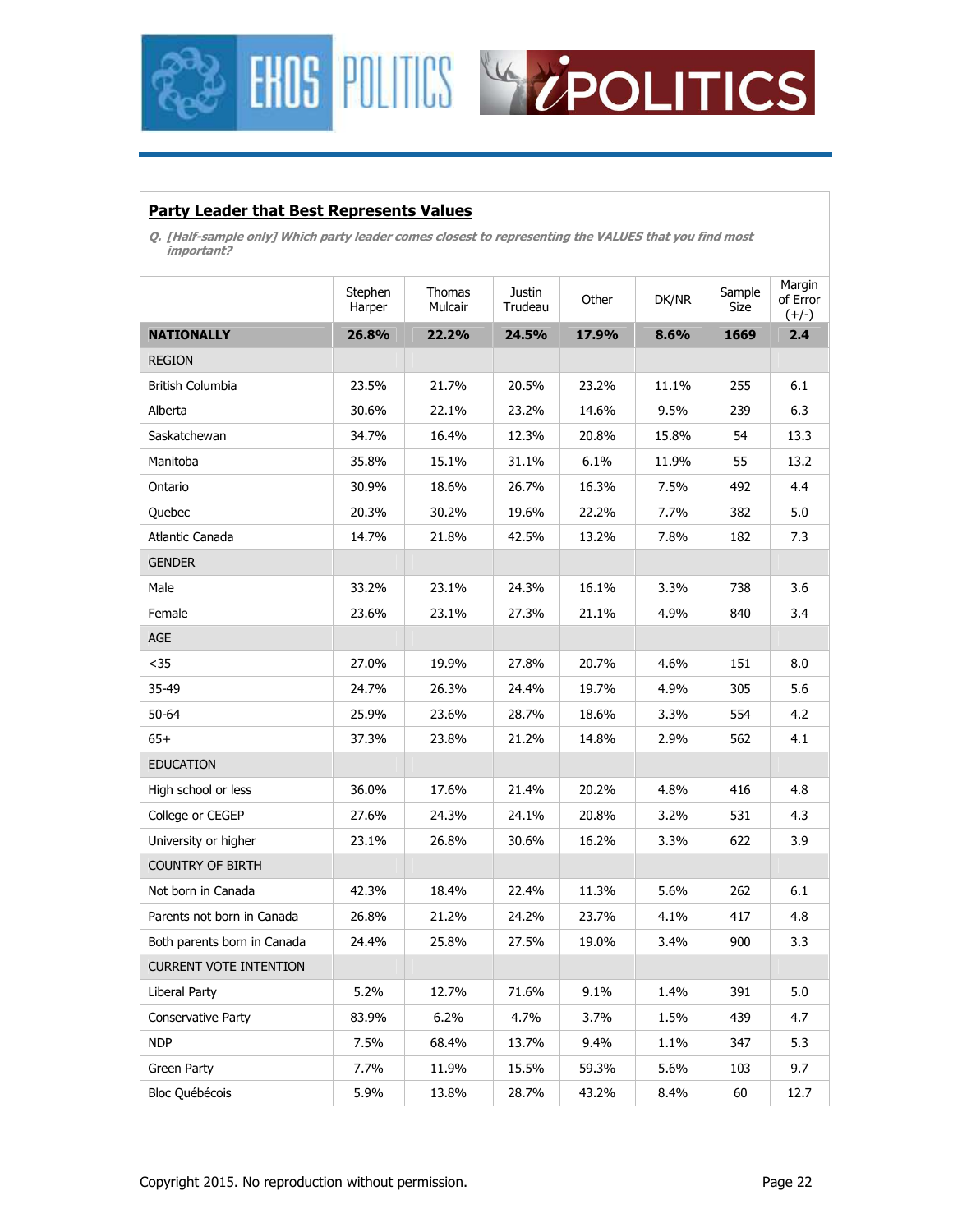



#### **Party Leader that Best Represents Interests**

**Q. [Half-sample only] Which party leader comes closest to representing the INTERESTS that you find most important?** 

|                               | Stephen<br>Harper | Thomas<br>Mulcair | Justin<br>Trudeau | Other | DK/NR   | Sample<br>Size | Margin<br>of Error<br>$(+/-)$ |
|-------------------------------|-------------------|-------------------|-------------------|-------|---------|----------------|-------------------------------|
| <b>NATIONALLY</b>             | 30.1%             | 20.0%             | 24.0%             | 17.8% | 8.1%    | 1730           | 2.4                           |
| <b>REGION</b>                 |                   |                   |                   |       |         |                |                               |
| British Columbia              | 25.5%             | 16.7%             | 25.2%             | 22.6% | 10.0%   | 273            | 5.9                           |
| Alberta                       | 42.7%             | 17.1%             | 24.7%             | 10.8% | 4.7%    | 224            | 6.6                           |
| Saskatchewan                  | 33.8%             | 17.1%             | 19.4%             | 18.4% | 11.3%   | 63             | 12.4                          |
| Manitoba                      | 43.3%             | 8.3%              | 34.2%             | 6.4%  | 7.8%    | 62             | 12.5                          |
| Ontario                       | 33.0%             | 17.0%             | 22.4%             | 17.5% | 10.1%   | 492            | 4.4                           |
| Quebec                        | 22.7%             | 29.5%             | 19.9%             | 22.4% | 5.5%    | 448            | 4.6                           |
| Atlantic Canada               | 24.3%             | 20.4%             | 39.7%             | 8.3%  | 7.3%    | 160            | 7.8                           |
| <b>GENDER</b>                 |                   |                   |                   |       |         |                |                               |
| Male                          | 39.8%             | 17.8%             | 21.2%             | 17.6% | 3.6%    | 785            | 3.5                           |
| Female                        | 22.9%             | 23.2%             | 28.5%             | 19.3% | 6.1%    | 877            | 3.3                           |
| AGE                           |                   |                   |                   |       |         |                |                               |
| $35$                          | 28.0%             | 22.2%             | 22.9%             | 19.9% | 7.0%    | 157            | 7.8                           |
| 35-49                         | 31.6%             | 19.5%             | 26.4%             | 19.1% | 3.4%    | 308            | 5.6                           |
| $50 - 64$                     | 30.8%             | 20.8%             | 24.2%             | 19.2% | 5.0%    | 582            | 4.1                           |
| $65+$                         | 35.3%             | 19.8%             | 27.0%             | 14.6% | 3.3%    | 612            | 4.0                           |
| <b>EDUCATION</b>              |                   |                   |                   |       |         |                |                               |
| High school or less           | 34.8%             | 18.4%             | 22.3%             | 20.1% | 4.3%    | 439            | 4.7                           |
| College or CEGEP              | 32.5%             | 17.1%             | 25.4%             | 20.8% | 4.1%    | 558            | 4.2                           |
| University or higher          | 27.4%             | 26.1%             | 26.8%             | 14.7% | 5.0%    | 647            | 3.9                           |
| <b>COUNTRY OF BIRTH</b>       |                   |                   |                   |       |         |                |                               |
| Not born in Canada            | 39.3%             | 17.5%             | 24.4%             | 17.0% | 1.8%    | 247            | 6.2                           |
| Parents not born in Canada    | 33.5%             | 17.1%             | 21.3%             | 21.5% | 6.6%    | 407            | 4.9                           |
| Both parents born in Canada   | 28.3%             | 22.9%             | 26.4%             | 17.7% | 4.7%    | 1007           | 3.1                           |
| <b>CURRENT VOTE INTENTION</b> |                   |                   |                   |       |         |                |                               |
| Liberal Party                 | 5.2%              | 10.4%             | 73.8%             | 7.2%  | 3.4%    | 427            | 4.7                           |
| <b>Conservative Party</b>     | 84.2%             | 4.5%              | 4.6%              | 5.4%  | 1.3%    | 521            | 4.3                           |
| <b>NDP</b>                    | 3.7%              | 74.2%             | 7.7%              | 11.3% | 3.1%    | 290            | 5.8                           |
| Green Party                   | 5.4%              | 15.7%             | 16.9%             | 62.1% | $0.0\%$ | 93             | 10.2                          |
| Bloc Québécois                | 9.8%              | 19.2%             | 11.4%             | 53.9% | 5.7%    | 67             | 12.0                          |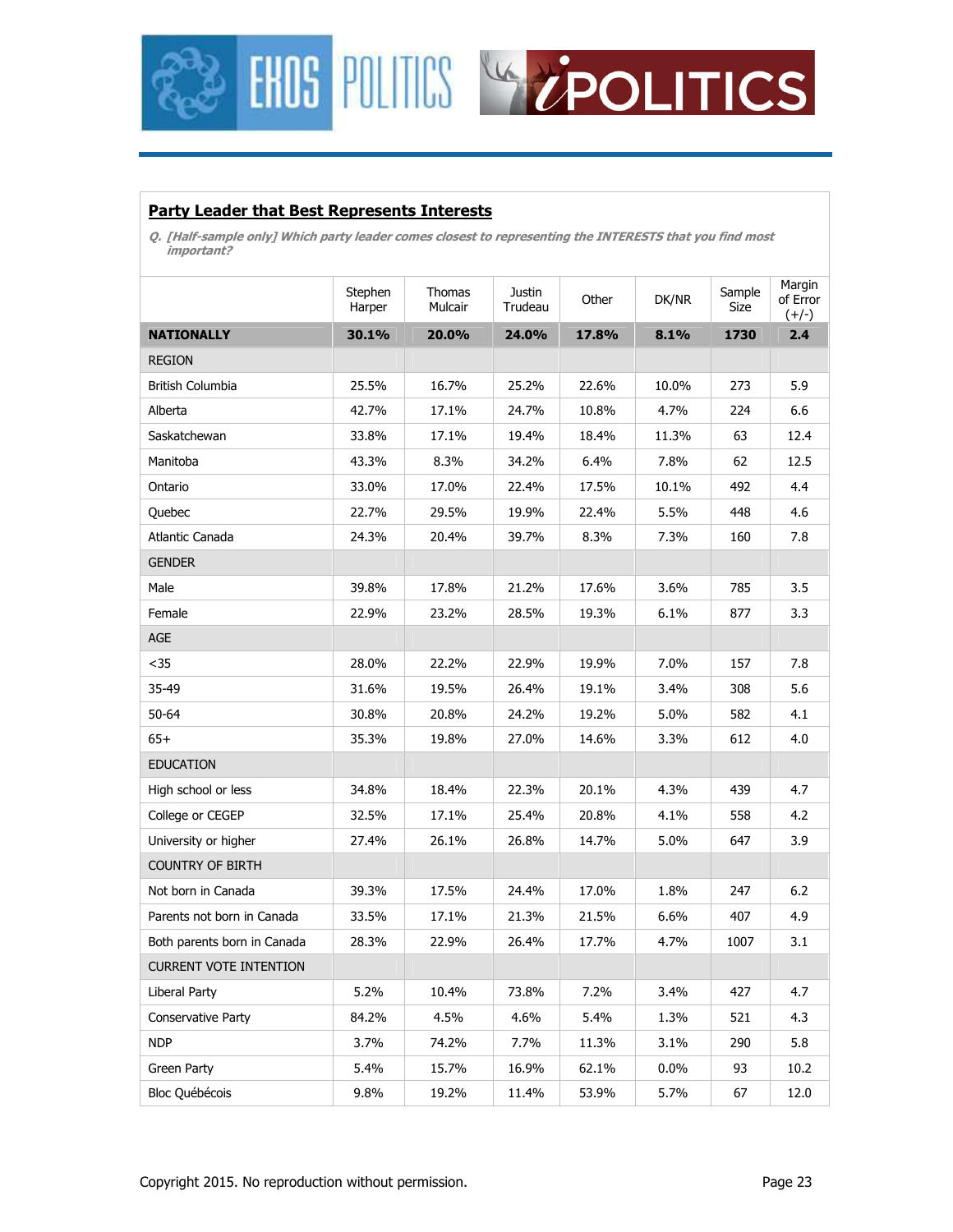



### **Self-Rated Social Class**

**Q. [Half-sample only] Would you describe you and your household as poor, working class, middle class or upper class?** 

|                               | Poor  | Working<br>class | Middle<br>class | Upper<br>class | DK/NR | Sample<br>Size | Margin<br>of Error<br>$(+/-)$ |
|-------------------------------|-------|------------------|-----------------|----------------|-------|----------------|-------------------------------|
| <b>NATIONALLY</b>             | 11.7% | 30.5%            | 47.4%           | 5.3%           | 5.1%  | 1729           | 2.4                           |
| <b>REGION</b>                 |       |                  |                 |                |       |                |                               |
| British Columbia              | 11.6% | 38.7%            | 40.3%           | 4.3%           | 5.1%  | 269            | 6.0                           |
| Alberta                       | 3.6%  | 33.9%            | 49.3%           | 8.0%           | 5.3%  | 243            | 6.3                           |
| Saskatchewan                  | 12.1% | 43.5%            | 34.9%           | 0.0%           | 9.5%  | 64             | 12.3                          |
| Manitoba                      | 5.1%  | 26.5%            | 57.1%           | 2.6%           | 8.9%  | 53             | 13.5                          |
| Ontario                       | 13.4% | 29.6%            | 47.0%           | 5.3%           | 4.7%  | 493            | 4.4                           |
| Quebec                        | 11.6% | 22.0%            | 55.4%           | 6.8%           | 4.2%  | 409            | 4.9                           |
| Atlantic Canada               | 17.6% | 35.6%            | 37.6%           | 3.2%           | 6.0%  | 192            | 7.1                           |
| <b>GENDER</b>                 |       |                  |                 |                |       |                |                               |
| Male                          | 11.3% | 29.5%            | 52.4%           | 5.5%           | 1.2%  | 776            | 3.5                           |
| Female                        | 12.8% | 34.1%            | 46.8%           | 5.6%           | 0.7%  | 871            | 3.3                           |
| AGE                           |       |                  |                 |                |       |                |                               |
| $35$                          | 12.8% | 30.5%            | 48.7%           | 6.7%           | 1.3%  | 161            | 7.7                           |
| 35-49                         | 9.1%  | 35.0%            | 48.9%           | 6.5%           | 0.5%  | 327            | 5.4                           |
| $50 - 64$                     | 13.6% | 32.9%            | 48.5%           | 4.6%           | 0.4%  | 550            | 4.2                           |
| $65+$                         | 13.3% | 27.9%            | 53.9%           | 3.8%           | 1.0%  | 602            | 4.0                           |
| <b>EDUCATION</b>              |       |                  |                 |                |       |                |                               |
| High school or less           | 26.3% | 35.3%            | 35.6%           | 2.3%           | 0.4%  | 455            | 4.6                           |
| College or CEGEP              | 7.9%  | 40.4%            | 47.5%           | 3.6%           | 0.5%  | 528            | 4.3                           |
| University or higher          | 3.8%  | 22.0%            | 63.4%           | 9.9%           | 0.9%  | 647            | 3.9                           |
| <b>COUNTRY OF BIRTH</b>       |       |                  |                 |                |       |                |                               |
| Not born in Canada            | 16.2% | 28.3%            | 49.0%           | 4.3%           | 2.2%  | 237            | 6.4                           |
| Parents not born in Canada    | 8.5%  | 33.3%            | 48.9%           | 8.7%           | 0.5%  | 447            | 4.6                           |
| Both parents born in Canada   | 12.3% | 32.0%            | 50.2%           | 4.4%           | 1.0%  | 964            | 3.2                           |
| <b>CURRENT VOTE INTENTION</b> |       |                  |                 |                |       |                |                               |
| Liberal Party                 | 13.4% | 28.5%            | 54.1%           | 3.8%           | 0.2%  | 420            | 4.8                           |
| Conservative Party            | 7.6%  | 24.3%            | 59.4%           | 7.2%           | 1.5%  | 479            | 4.5                           |
| <b>NDP</b>                    | 7.3%  | 38.1%            | 47.0%           | 6.3%           | 1.3%  | 329            | 5.4                           |
| Green Party                   | 12.6% | 42.6%            | 32.6%           | 12.2%          | 0.0%  | 102            | 9.7                           |
| Bloc Québécois                | 20.6% | 18.3%            | 57.7%           | 3.4%           | 0.0%  | 66             | 12.1                          |